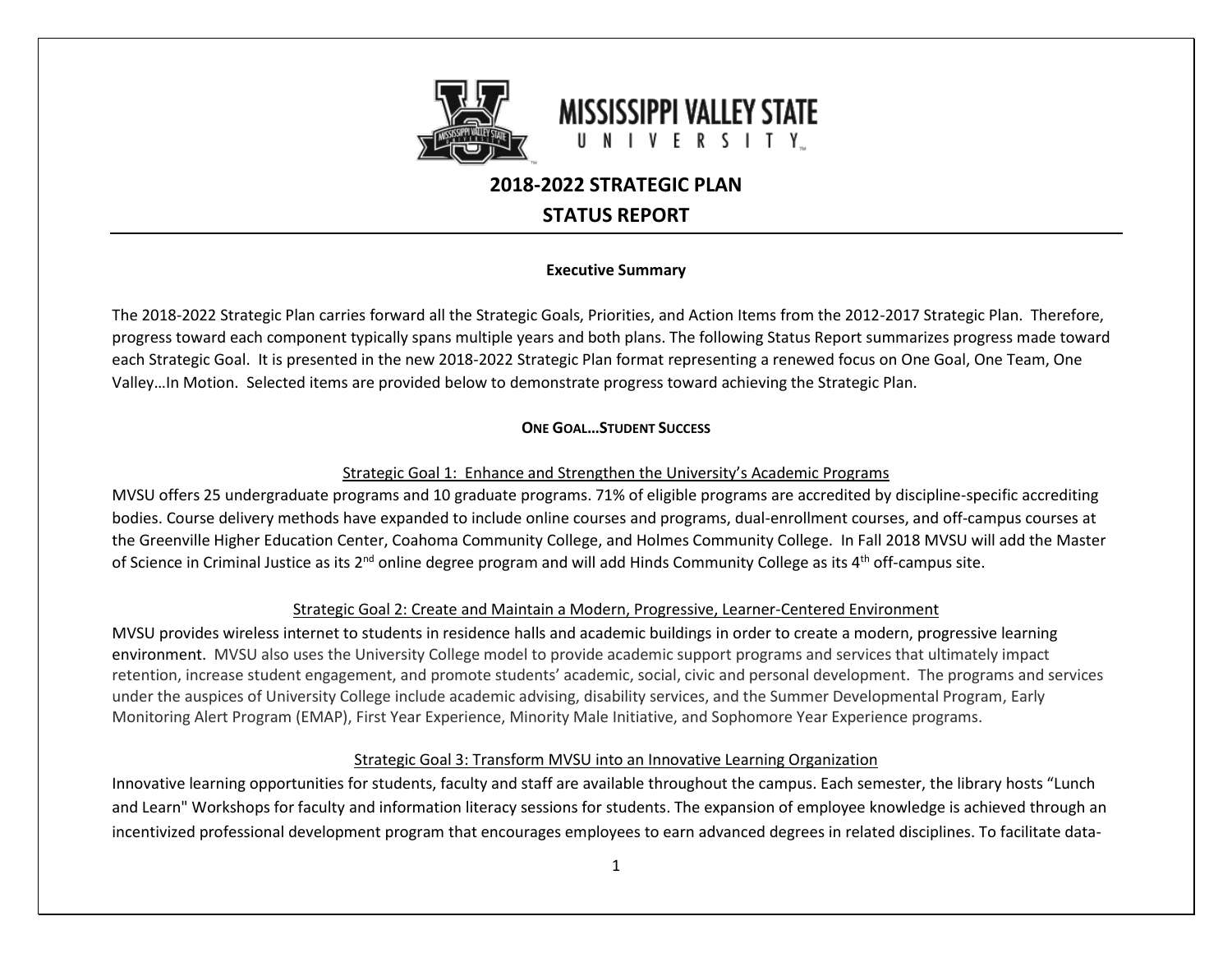driven decision-making, the University community is also privy to published information on student enrollment, student achievement, faculty, finances, employees, and degree programs via the Institutional Research and Effectiveness website.

#### **ONE TEAM…UNIVERSITY AND COMMUNITY WORKING TOGETHER**

#### Strategic Goal 4: Position the University as a Catalyst for Revitalization in the Mississippi Delta

Dual enrollment, WIST, HBCU Summer Science program, and MAMP are used to increase formal recruiting of local students starting in elementary schools. K-12 educational activities expand non-credit bearing educational and life-enhancement opportunities. To increase travel opportunities for students within and outside of the state, students from every academic department engage in a number of educational trips designed to supplement their theoretical education with real world experiences. The International Programs office provides international festivities as well as opportunities for students to study abroad.

#### Strategic Goal 5: Operate as the Public Square of the Mississippi Delta

MVSU has a long history of serving as the public square of the Mississippi Delta. The academic departments provide a plethora of academic camps and plans are underway to increase the number of academic and recreational camps available to pre-primary, primary, and secondary students. A new camp funded by DOE will be implemented in Summer 2018. Campus sports facilities and performing arts facilities are also regularly utilized by schools in the local communities.

#### **ONE VALLEY…DEMONSTRATING SCHOOL PRIDE AND SPIRITUALITY THAT IS SECOND TO NONE**

#### Strategic Goal 6: Foster a culture of institutional pride

The Office of Student Leadership and Engagement operates to enhance university life and provide leadership opportunities for students that include participation in numerous clubs and organizations. Institutional pride is demonstrated through the campus and community support of men's and women's athletic teams and popularity of the newly renovated Harrison HPER Complex.

#### Strategic Goal 7: Strengthen the institutional infrastructure

The University updates and implements its internal control plan regularly.

All budgeted units within the University prepare Annual Plans that require an alignment of specific outcome statements to each appropriate Strategic Goal. End of year Annual Reports indicate progress toward achieving those outcomes as well as other accomplishments, challenges, budget implications, and budget requests. This process helps MVSU achieve its unifying vision of ONE GOAL, ONE TEAM, ONE VALLEY…IN MOTION!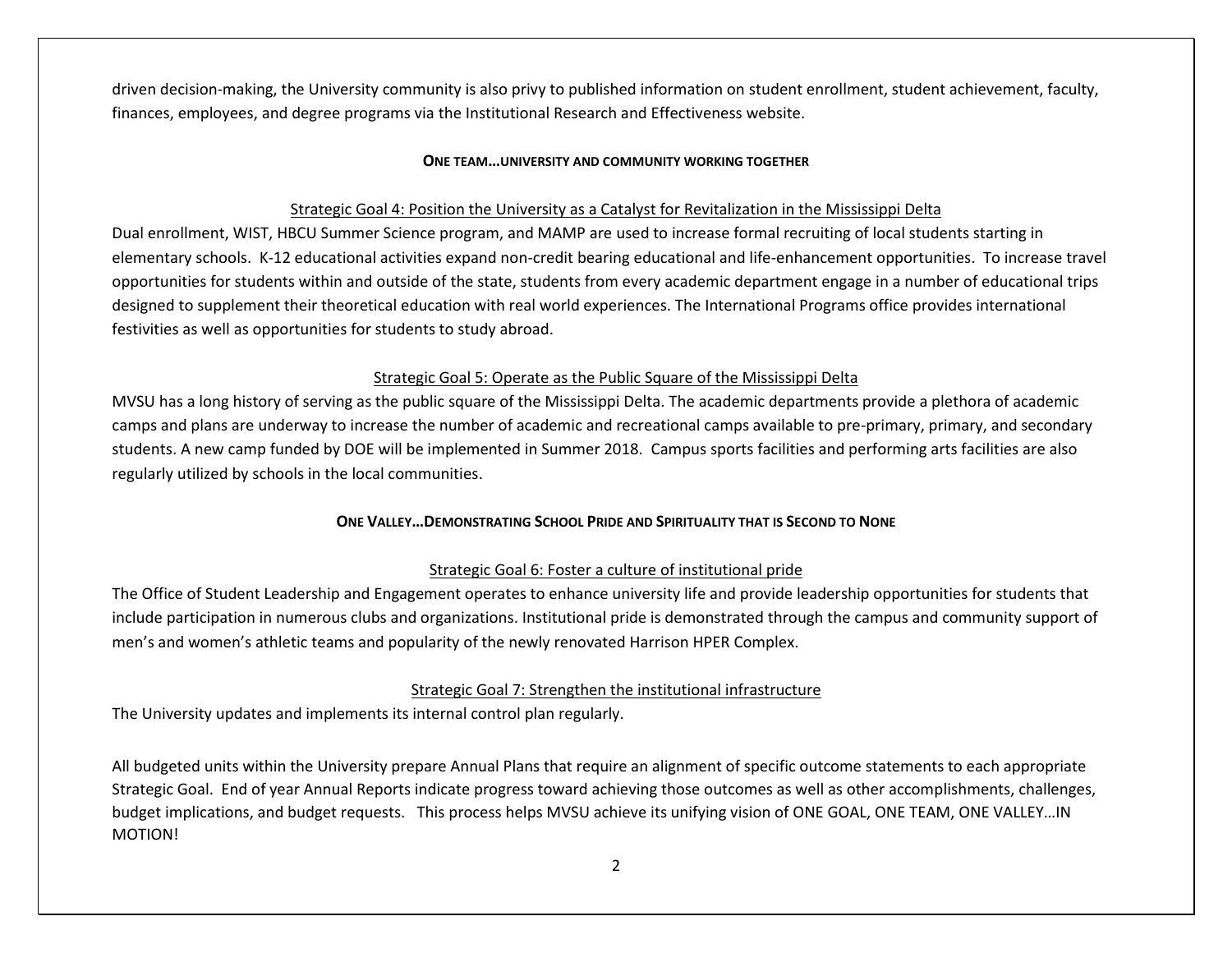The following information shows how Strategic Goals are aligned with the University Mission Statement. It also provides a more detailed look at the accomplishments made, as well as the challenges and opportunities, for each Strategic Goal. This is an overall indicator of where the University can focus its efforts over the next 5 years. Key performance indicators that include enrollment trends, retention rates, degrees conferred, and graduation rates are also included.

| ALIGNMENT OF THE MVSU MISSION STATEMENT WITH 2018-2022 STRATEGIC GOALS |                                                                                   |  |
|------------------------------------------------------------------------|-----------------------------------------------------------------------------------|--|
| <b>Mission Statement Components</b>                                    | <b>Strategic Goals</b>                                                            |  |
| Provides comprehensive undergraduate and graduate programs in          | Strategic Goal 1: Enhance and Strengthen the University's Academic                |  |
| education                                                              | Programs                                                                          |  |
| Provides comprehensive undergraduate and graduate programs in the arts | Strategic Goal 1: Enhance and Strengthen the University's Academic                |  |
| and sciences                                                           | Programs                                                                          |  |
| Provides comprehensive undergraduate and graduate programs in          | Strategic Goal 1: Enhance and Strengthen the University's Academic                |  |
| professional studies                                                   | Programs                                                                          |  |
|                                                                        | Strategic Goal 2: Create and Maintain a Modern, Progressive, Learner-             |  |
| Committed to excellence in teaching                                    | <b>Centered Environment</b>                                                       |  |
|                                                                        | Strategic Goal 2: Create and Maintain a Modern, Progressive, Learner-             |  |
|                                                                        | Centered Environment; Strategic Goal 3: Transform MVSU into an Innovative         |  |
| Commitment to excellence in learning                                   | Learning Organization                                                             |  |
|                                                                        | Strategic Goal 4: Position the University as a Catalyst for Revitalization in the |  |
| Commitment to excellence in service                                    | Mississippi Delta; Strategic Goal 7: Strengthen the institutional infrastructure  |  |
| Commitment to excellence in research                                   | Strategic Goal 3: Transform MVSU into an Innovative Learning Organization         |  |
|                                                                        | Strategic Goal 2: Create and Maintain a Modern, Progressive, Learner-             |  |
| Committed to a learner-centered environment                            | <b>Centered Environment</b>                                                       |  |
|                                                                        | Strategic Goal 1: Enhance and Strengthen the University's Academic                |  |
|                                                                        | Programs; Strategic Goal 3: Transform MVSU into an Innovative Learning            |  |
| Committed to preparing critical thinkers                               | Organization                                                                      |  |
|                                                                        | Strategic Goal 1: Enhance and Strengthen the University's Academic                |  |
|                                                                        | Programs; Strategic Goal 3: Transform MVSU into an Innovative Learning            |  |
| Committed to preparing exceptional communicators                       | Organization                                                                      |  |
| Committed to preparing service-oriented, engaged, and productive       | Strategic Goal 4: Position the University as a Catalyst for Revitalization in the |  |
| citizens.                                                              | Mississippi Delta; Strategic Goal 6: Foster a culture of institutional pride      |  |
|                                                                        | Strategic Goal 4: Position the University as a Catalyst for Revitalization in the |  |
|                                                                        | Mississippi Delta; Strategic Goal 5: Operate as the Public Square of the          |  |
| Committed to positively impacting quality of life                      | Mississippi Delta                                                                 |  |
| Committed to creating extraordinary educational opportunities for the  | Strategic Goal 4: Position the University as a Catalyst for Revitalization in the |  |
| Mississippi Delta and beyond                                           | Mississippi Delta; Strategic Goal 5: Operate as the Public Square of the          |  |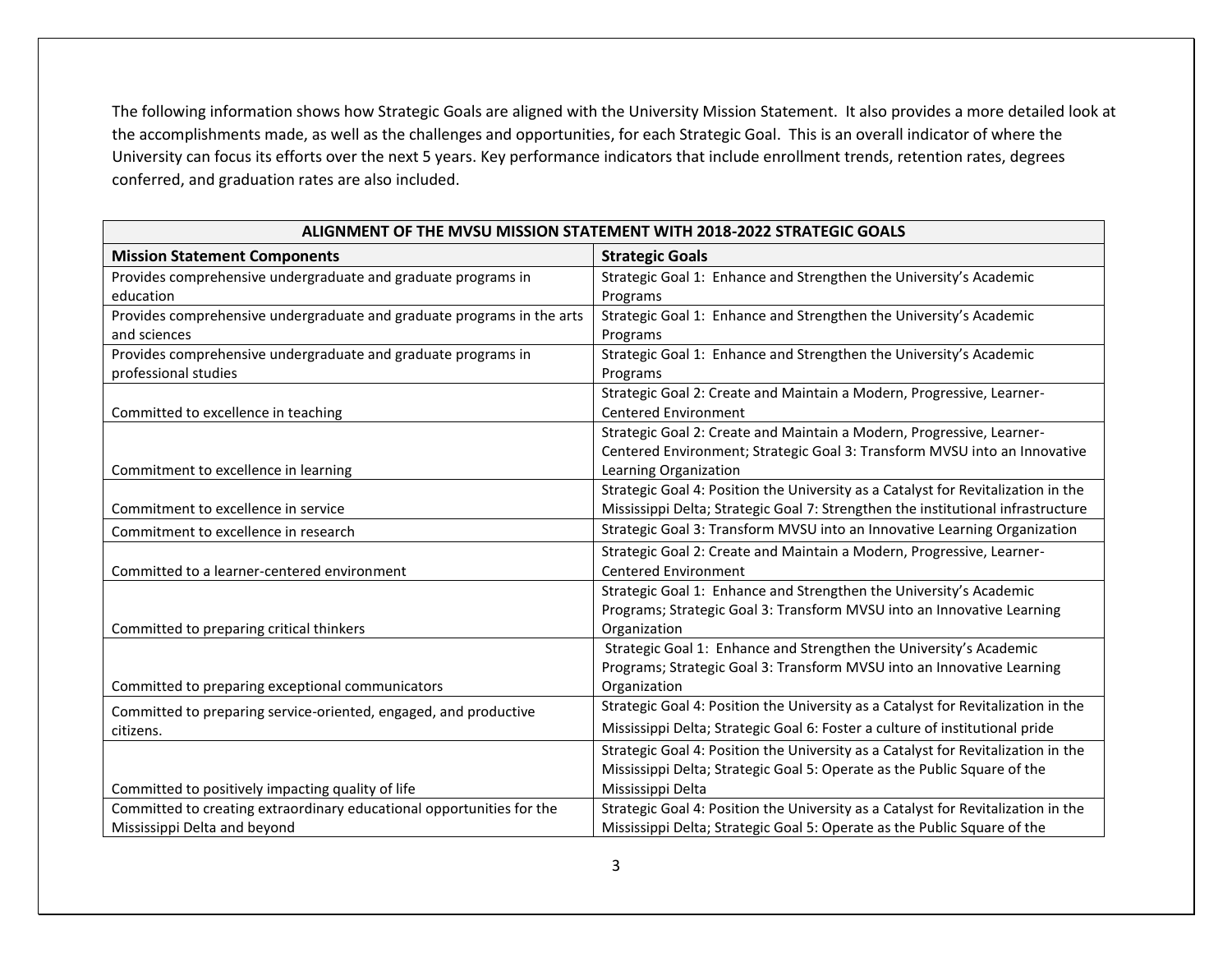Mississippi Delta



# **MISSISSIPPI VALLEY STATE** UNIVERSITY

## **2018-2022 STRATEGIC PLAN**

## **STATUS REPORT**

# **ONE GOAL (STUDENT SUCCESS)**

## **STRATEGIC GOAL 1:**

## **ENHANCE AND STRENGTHEN THE UNIVERSITY'S ACADEMIC PROGRAMS**

| Priority 1: Improve the quality and relevance of the University's academic programs<br><b>Challenges and Opportunities</b><br><b>Accomplishments</b>                                                                                                                                                                                                                                                                                                                                                                                                                                                                                                                                                                                                                                                                                     |                                                                                                                                                                                                                                                                                                                                                                                                                                                                                                                                                             |
|------------------------------------------------------------------------------------------------------------------------------------------------------------------------------------------------------------------------------------------------------------------------------------------------------------------------------------------------------------------------------------------------------------------------------------------------------------------------------------------------------------------------------------------------------------------------------------------------------------------------------------------------------------------------------------------------------------------------------------------------------------------------------------------------------------------------------------------|-------------------------------------------------------------------------------------------------------------------------------------------------------------------------------------------------------------------------------------------------------------------------------------------------------------------------------------------------------------------------------------------------------------------------------------------------------------------------------------------------------------------------------------------------------------|
| 71% of eligible degree programs are accredited by<br>$\bullet$<br>discipline-specific accrediting bodies.<br>Course delivery methods have expanded to include<br>$\bullet$<br>online courses and programs, dual-enrollment courses,<br>and off-campus courses at the Greenville Higher<br>Education Center, Coahoma Community College and<br><b>Holmes Community College</b><br>Student learning outcomes assessment identified the<br>$\bullet$<br>achievement of 8 out of 10 benchmarks across all<br>degree programs. As a result, 39 improvements related<br>to interventions, learning and assessment were made<br>to degree programs.<br>62.78% of student respondents were satisfied or very<br>$\bullet$<br>satisfied with the quality of instruction in their major<br>field of study (Spring 2018 Student Satisfaction Survey, | Maintain and expand program-level accreditation for<br>$\bullet$<br>degree programs<br>Implement a four-year staggered program review cycle<br>$\bullet$<br>for degree programs without accrediting bodies<br>Create a more formal process for collecting and using<br>$\bullet$<br>data from employers, graduate schools, and business<br>and industry to improve degree programs<br>Identify external advisory boards for each degree<br>$\bullet$<br>program<br>Expand the infusion of entrepreneurialism and<br>globalization throughout the curriculum |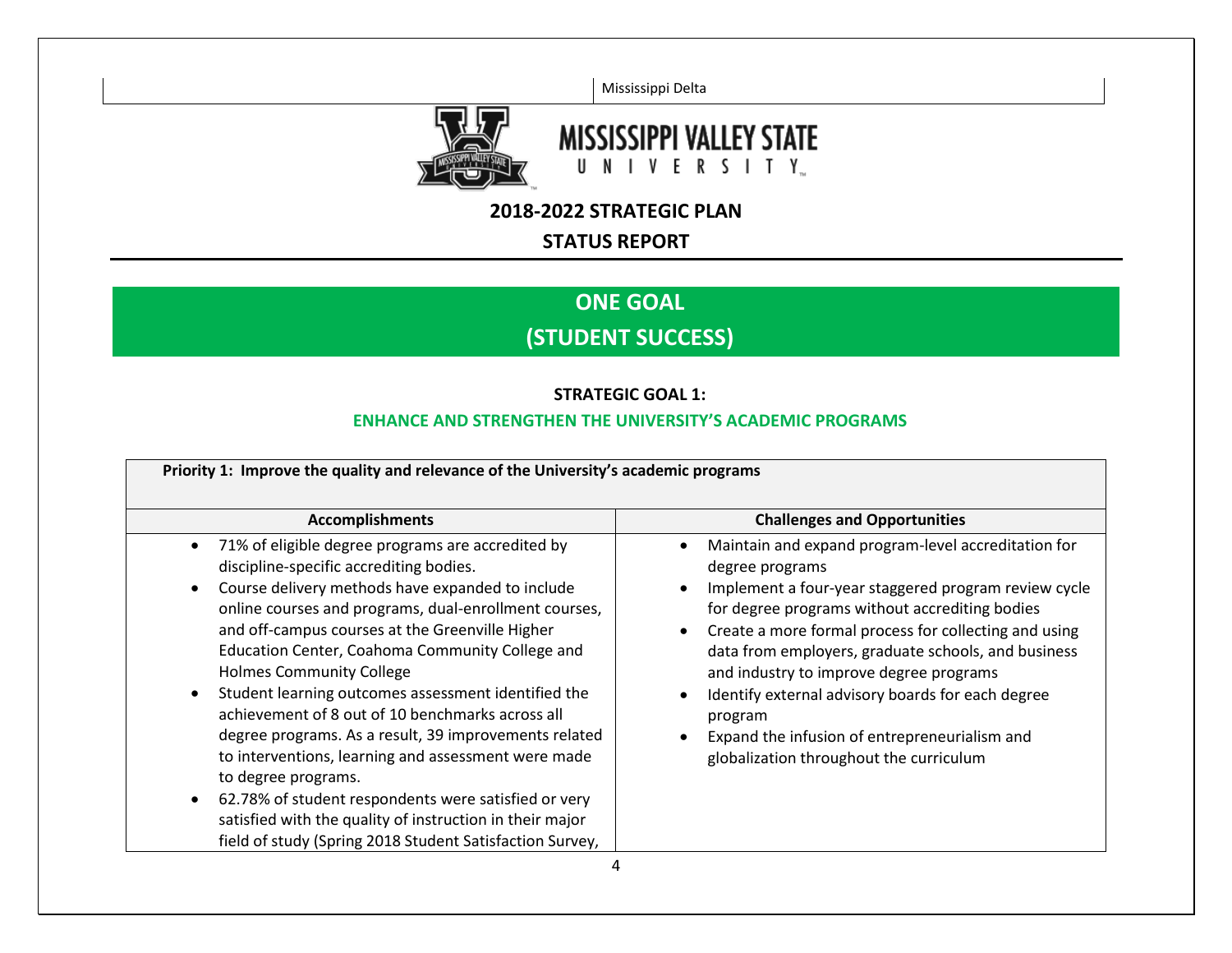| $n=223$ ).                                                 |  |
|------------------------------------------------------------|--|
| 82.20% of graduating student respondents were              |  |
| satisfied or very satisfied with the quality of content in |  |
| their major (Spring 2018 Graduating Student Survey,        |  |
| $n = 146$                                                  |  |
| To address the unique needs of MVSU students, the          |  |
| general education curriculum has been updated to           |  |
| include additional course options and the use of           |  |
| academic maps to improve academic advising and             |  |
| timely degree completion.                                  |  |

**Priority 2: Increase enrollment through reevaluation and reconstruction of the institutional recruiting system**

| <b>Accomplishments</b>                                                                                                                                                                                                                                                                                                                                                                                                                                                                                                                                                                                                                                                                                                                                                                                                                                                                                                                                                                                                                                                                                         | <b>Challenges and Opportunities</b>                                                                                                                                                                                                                                           |
|----------------------------------------------------------------------------------------------------------------------------------------------------------------------------------------------------------------------------------------------------------------------------------------------------------------------------------------------------------------------------------------------------------------------------------------------------------------------------------------------------------------------------------------------------------------------------------------------------------------------------------------------------------------------------------------------------------------------------------------------------------------------------------------------------------------------------------------------------------------------------------------------------------------------------------------------------------------------------------------------------------------------------------------------------------------------------------------------------------------|-------------------------------------------------------------------------------------------------------------------------------------------------------------------------------------------------------------------------------------------------------------------------------|
| Enrollment increased from 2,003 students in Fall 2013<br>to 2,455 students in Fall 2016.<br>100% of academic departments have recruiting plans<br>for all degree programs.<br>Enrollment Management units have produced a<br>$\bullet$<br>Strategic Enrollment Management Plan that includes<br>updates to institutional marketing.<br>The Communications and Marketing Department<br>$\epsilon$<br>regularly features and highlights institutional strengths<br>on the university website and other social media<br>outlets, the Communique, alumni magazine, and local<br>and university newspapers and radio and television<br>stations.<br>Formal recruitment activities are conducted annually at<br>Mississippi Delta Community College, Coahoma<br>Community College, and Holmes Community College to<br>create a pipeline of students into MVSU bachelor's<br>degree programs.<br>Faculty regularly join with staff in Admissions and<br>Recruitment and Student Affairs to participate in<br>recruitment activities on and off campus.<br>Priority 3: Increase student retention and graduation rates | Increase enrollment: Enrollment fell from 2,455<br>students in Fall 2016 to 2,385 students in Fall 2017.<br>However, pre-registration and early enrollment reports<br>indicate Fall 2018 enrollment is trending above Fall<br>2017 enrollment during comparable time periods. |
|                                                                                                                                                                                                                                                                                                                                                                                                                                                                                                                                                                                                                                                                                                                                                                                                                                                                                                                                                                                                                                                                                                                |                                                                                                                                                                                                                                                                               |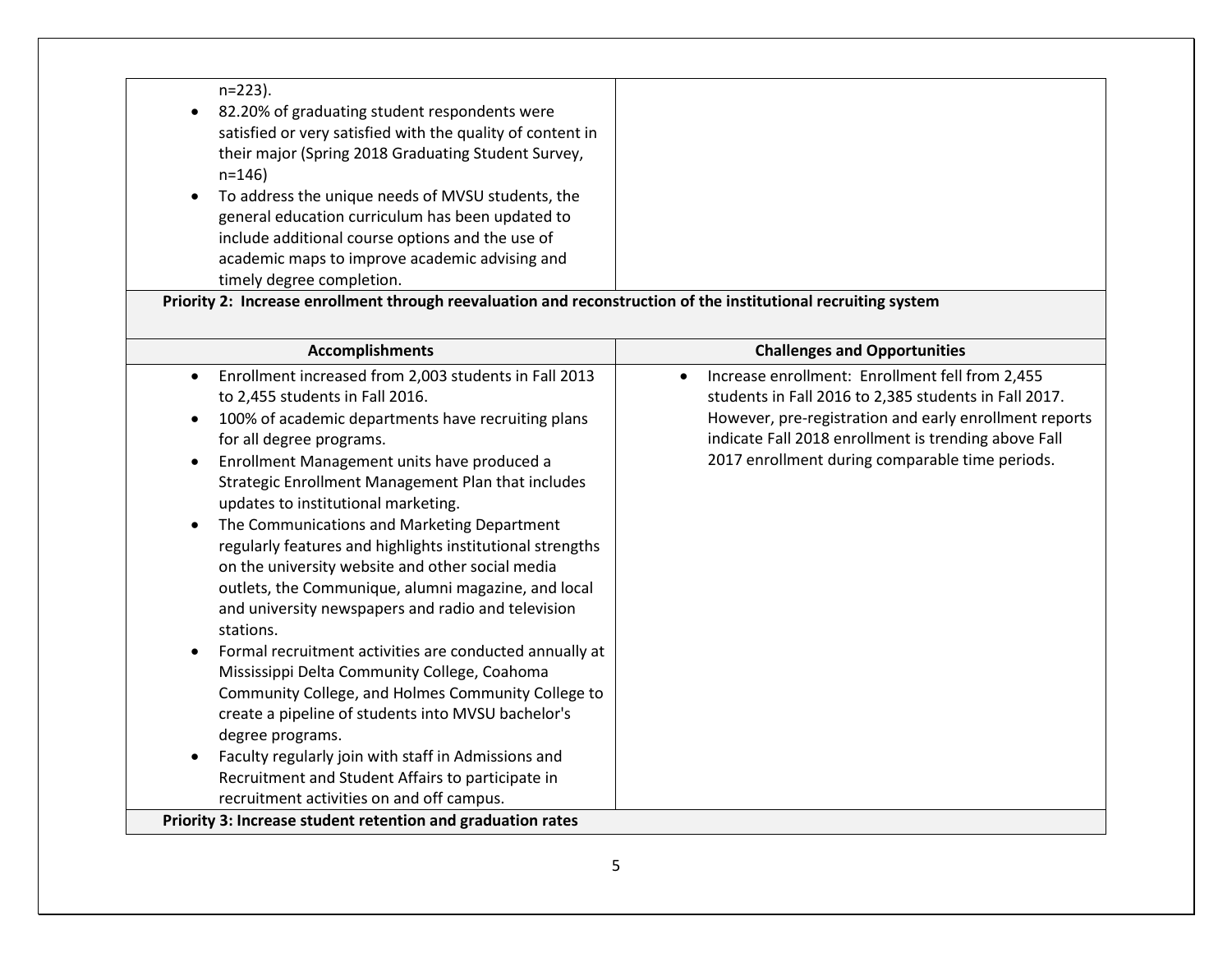| <b>Accomplishments</b>                                                                                                                                                                                                                                                                                                                                                                                                                                                                                                                                                                                                                                                                                                                                                                                                                                                                                                                                                                                                  | <b>Challenges and Opportunities</b>                                                                                                                                                                                                                                                                                                                                                                                                                                                                                                                 |
|-------------------------------------------------------------------------------------------------------------------------------------------------------------------------------------------------------------------------------------------------------------------------------------------------------------------------------------------------------------------------------------------------------------------------------------------------------------------------------------------------------------------------------------------------------------------------------------------------------------------------------------------------------------------------------------------------------------------------------------------------------------------------------------------------------------------------------------------------------------------------------------------------------------------------------------------------------------------------------------------------------------------------|-----------------------------------------------------------------------------------------------------------------------------------------------------------------------------------------------------------------------------------------------------------------------------------------------------------------------------------------------------------------------------------------------------------------------------------------------------------------------------------------------------------------------------------------------------|
| The graduation rate for first-time, full-time freshmen<br>increased slightly from 31% to 32%.<br>The number of degrees conferred in Spring 2017 (413)<br>$\bullet$<br>was unchanged from Spring 2016 (413).<br>MVSU continues to offer its First Year Experience<br>$\bullet$<br>course based on best practices<br>MVSU implements the following support programs<br>$\bullet$<br>academic connected with retention efforts: Early Alert<br>System, "Handle Your Business" Campaign, Advising<br>Using Academic Maps, the General Studies Degree<br>option, Financial Assistance through the local<br>Workforce Investment Act (WIA) program MVSU's<br>Office of Advancement, Co-Requisite Mathematics<br>Class, 15 is Full-Time Initiative, Dual Enrollment,<br>participation in Complete College America efforts, and<br>the Complete to Compete Initiative.<br>University College now reports to the Division of<br>Academic Affairs to better align academic support<br>services with other academic support units. | Establish a skills across the curriculum program<br>Increase retention rates: The retention rate for first-<br>time, full-time freshmen is down slightly from 62% last<br>year to 61% this year.<br>Continue to increase graduation rates of for first-time,<br>$\bullet$<br>full-time freshmen<br>Increase the number of degrees conferred.<br>Establish a residential college based on best practices<br>$\bullet$<br>Reinstitute the MVSU Honors College                                                                                         |
| Priority 4: Enhance and strengthen the academic infrastructure                                                                                                                                                                                                                                                                                                                                                                                                                                                                                                                                                                                                                                                                                                                                                                                                                                                                                                                                                          |                                                                                                                                                                                                                                                                                                                                                                                                                                                                                                                                                     |
|                                                                                                                                                                                                                                                                                                                                                                                                                                                                                                                                                                                                                                                                                                                                                                                                                                                                                                                                                                                                                         |                                                                                                                                                                                                                                                                                                                                                                                                                                                                                                                                                     |
| <b>Accomplishments</b>                                                                                                                                                                                                                                                                                                                                                                                                                                                                                                                                                                                                                                                                                                                                                                                                                                                                                                                                                                                                  | <b>Challenges and Opportunities</b>                                                                                                                                                                                                                                                                                                                                                                                                                                                                                                                 |
| 69.3% of full-time faculty hold terminal degrees<br>$\bullet$<br>In Fall 2108, MVSU will offer two fully online programs:<br>Master of Business Administration and the Master of<br>Science in Criminal Justice.                                                                                                                                                                                                                                                                                                                                                                                                                                                                                                                                                                                                                                                                                                                                                                                                        | Continue to hire new faculty with terminal degrees and<br>encourage existing faculty to earn terminal degrees in<br>their disciplines<br>Increase professional development opportunities in<br>regards to technology usage, pedagogy, and research<br>Establish formal mentoring relationships between<br>junior and senior faculty<br>Continue support for online courses and programs as<br>$\bullet$<br>well as other distance education opportunities<br>Establish formalized partnerships with research<br>universities across Mississippi and |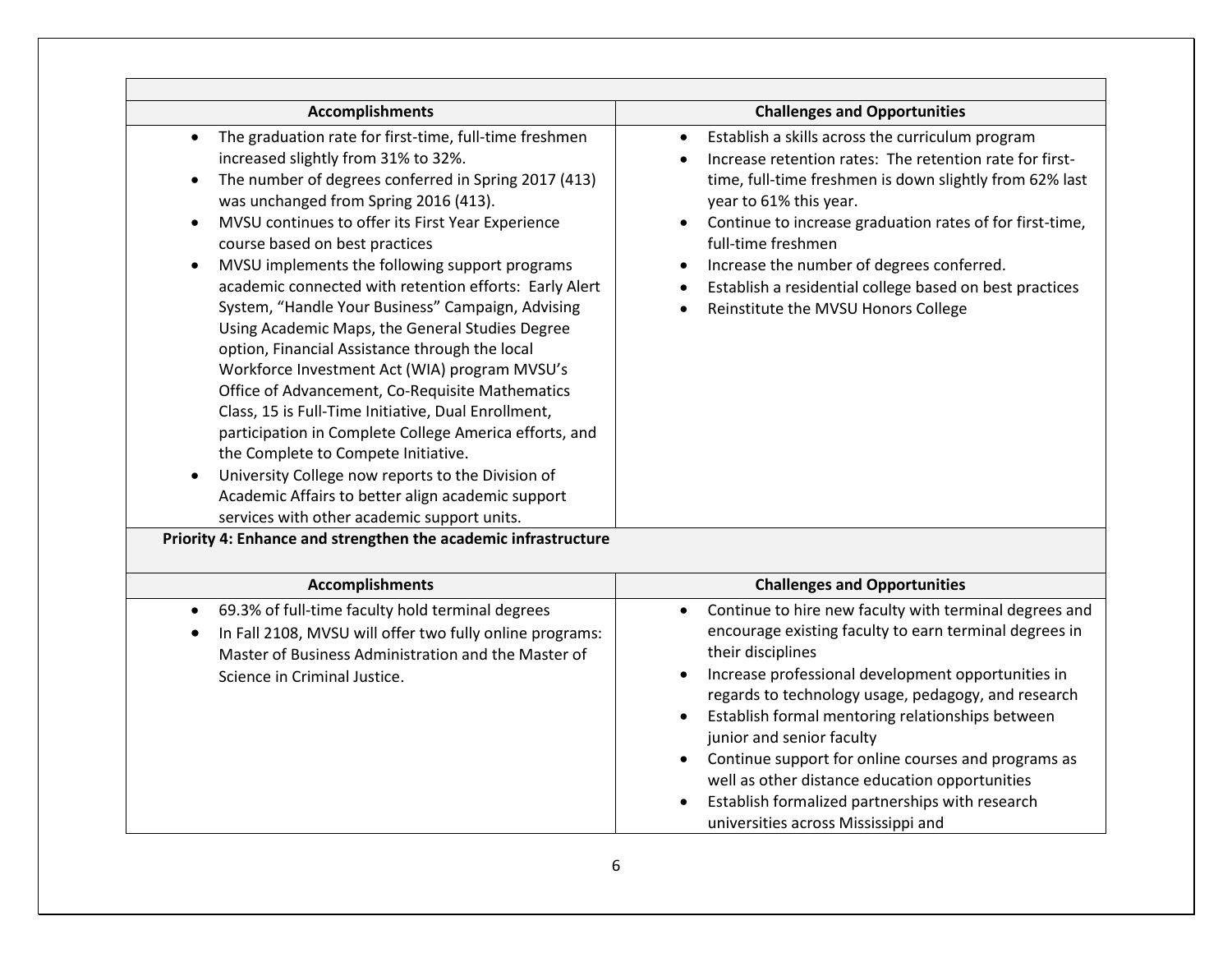• the ArkLaMiss Delta

### **STRATEGIC GOAL 2:**

## **CREATE AND MAINTAIN A MODERN, PROGRESSIVE, LEARNER-CENTERED ENVIRONMENT**

| <b>Accomplishments</b>                                                                                                                                                                                                                                                                                                                                                                                                                                                                                                                                                                                                                                                                                                                                                                                                                             | <b>Challenges and Opportunities</b>                                                                                                                                                                                                                                                                                                                                                                                                                                                                                                                                                                                                                                                                                                                                                                                                                                                                                                                                                                                                                                                                                            |
|----------------------------------------------------------------------------------------------------------------------------------------------------------------------------------------------------------------------------------------------------------------------------------------------------------------------------------------------------------------------------------------------------------------------------------------------------------------------------------------------------------------------------------------------------------------------------------------------------------------------------------------------------------------------------------------------------------------------------------------------------------------------------------------------------------------------------------------------------|--------------------------------------------------------------------------------------------------------------------------------------------------------------------------------------------------------------------------------------------------------------------------------------------------------------------------------------------------------------------------------------------------------------------------------------------------------------------------------------------------------------------------------------------------------------------------------------------------------------------------------------------------------------------------------------------------------------------------------------------------------------------------------------------------------------------------------------------------------------------------------------------------------------------------------------------------------------------------------------------------------------------------------------------------------------------------------------------------------------------------------|
| Students have multiple opportunities to rate services<br>and interactions with faculty and staff on the annual<br>Student Satisfaction Survey, Graduating Student<br>Survey, and Withdrawing Student Survey.<br>Students may file academic and non-academic<br>$\bullet$<br>grievances using the forms and procedures accessible<br>on the Academic Affairs and Student Affairs websites<br>Using the EMAP program, procedures have been<br>$\bullet$<br>established requiring all students in danger of going<br>into academic probation as well as those on academic<br>probation to participate in University College support<br>programs<br>The Career Services Office prepares students to<br>prepare resumes and present professionally in mock<br>interviews with prospective employers.<br>Priority 2: Ensure greater access to technology | Improve institutional accountability systems: Only<br>33.64% of student respondents were satisfied or very<br>satisfied with MVSU student complaint procedures<br>(Spring 2018 Student Satisfaction Survey, n=220); Only<br>57.01% of student respondents were satisfied or very<br>satisfied with their overall experience at MVSU<br>Increase the number of computer labs on campus<br>$\bullet$<br>Fully automate all student services in an online<br>environment<br>Develop a student support program, informed by best<br>$\bullet$<br>practices, specific to the needs of non-traditional<br>students<br>Enhance professional development opportunities for<br>student support staff<br>Conduct regular listening sessions between students<br>$\bullet$<br>and administrators<br>Increase the number of grants available to graduate<br>students<br>Develop extensive safety protocols throughout campus<br>housing and in academic buildings<br>Leverage the Mass Transportation system to provide<br>$\bullet$<br>trips for students to educational facilities, cultural<br>events, and for departmental field trips |
| <b>Accomplishments</b>                                                                                                                                                                                                                                                                                                                                                                                                                                                                                                                                                                                                                                                                                                                                                                                                                             | <b>Challenges and Opportunities</b>                                                                                                                                                                                                                                                                                                                                                                                                                                                                                                                                                                                                                                                                                                                                                                                                                                                                                                                                                                                                                                                                                            |
|                                                                                                                                                                                                                                                                                                                                                                                                                                                                                                                                                                                                                                                                                                                                                                                                                                                    |                                                                                                                                                                                                                                                                                                                                                                                                                                                                                                                                                                                                                                                                                                                                                                                                                                                                                                                                                                                                                                                                                                                                |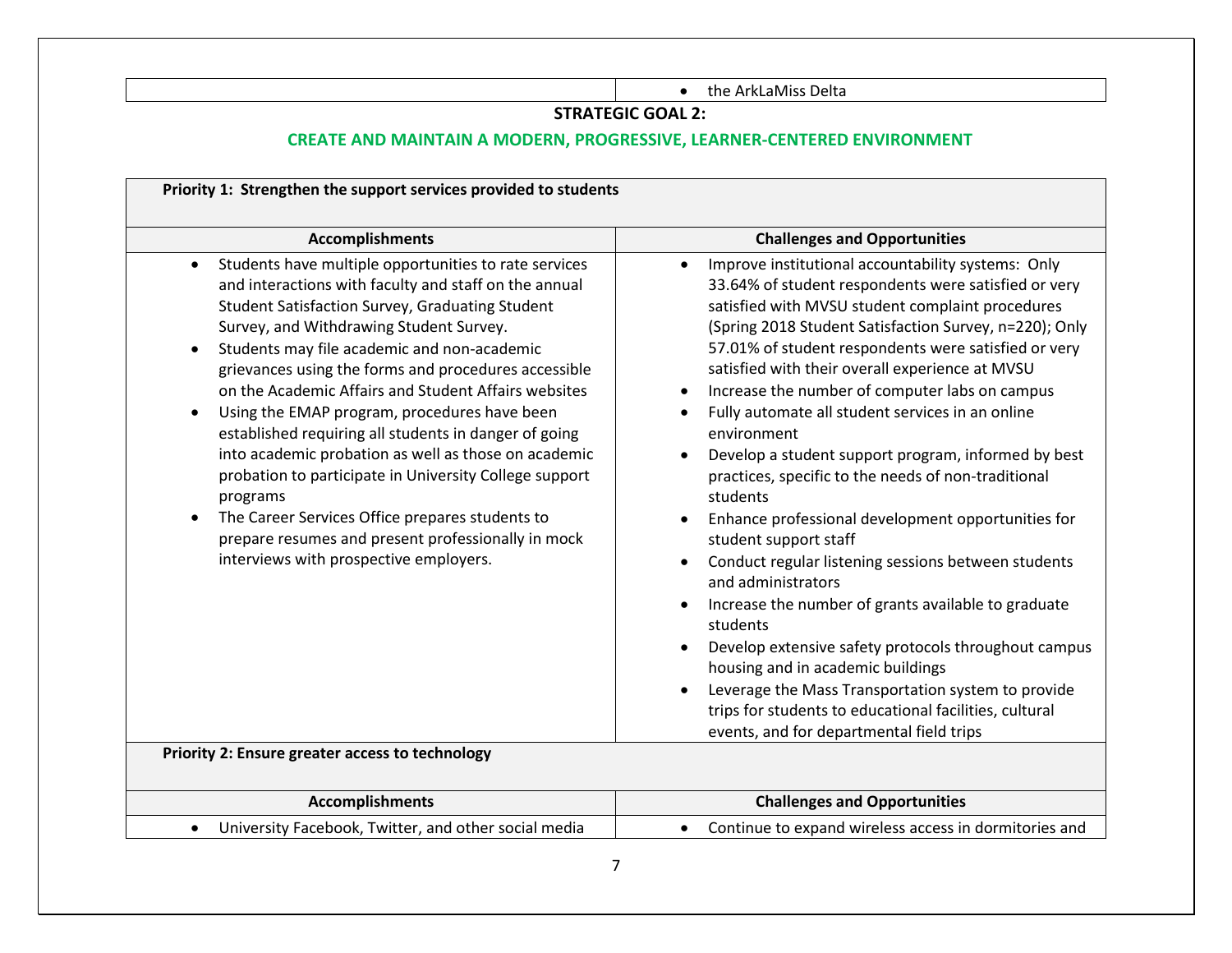accounts are used and maintained regularly.

- Wireless internet access is available in residence halls and academic buildings.
- The library provides access to an increasing number of online databases accessible to students both on and off-campus

academic buildings

- Continue to expand access to online databases
- Ensure that syllabi, class offerings, and faculty bios are available online
- Develop a secure intranet system on campus
- Ensure that emergency, safety, and crisis management plans all integrate multiple technological elements to increase safety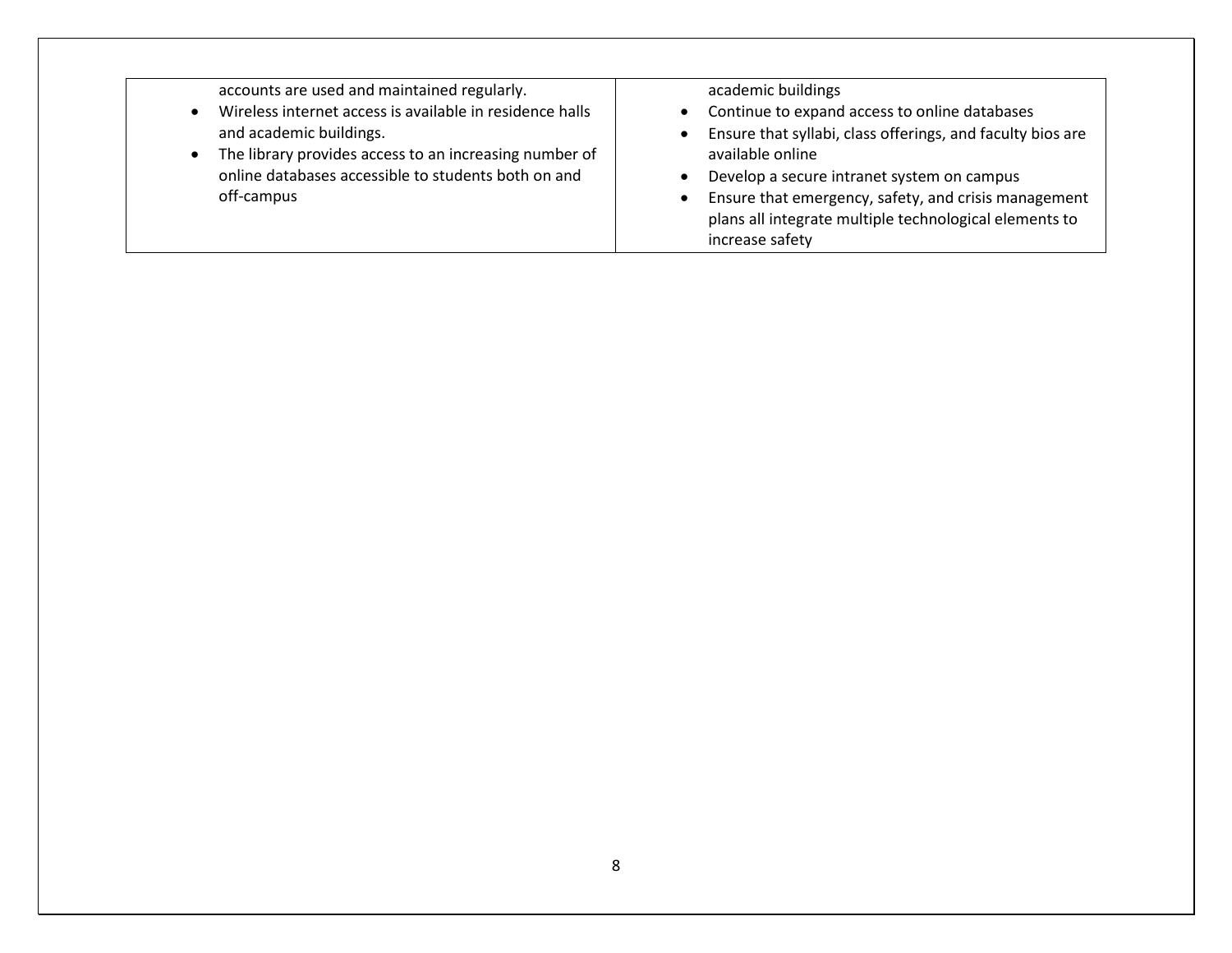## **STRATEGIC GOAL 3:**

## **TRANSFORM MVSU INTO AN INNOVATIVE LEARNING ORGANIZATION**

| Priority 1: Strengthen the technological infrastructure of the campus                                                                                                                                                                                                                                                                                                                                                                                                                                                                                                                            |                                                                                                                                                                                                                                                                                                                                                                                                                                                                                                                                                             |  |
|--------------------------------------------------------------------------------------------------------------------------------------------------------------------------------------------------------------------------------------------------------------------------------------------------------------------------------------------------------------------------------------------------------------------------------------------------------------------------------------------------------------------------------------------------------------------------------------------------|-------------------------------------------------------------------------------------------------------------------------------------------------------------------------------------------------------------------------------------------------------------------------------------------------------------------------------------------------------------------------------------------------------------------------------------------------------------------------------------------------------------------------------------------------------------|--|
| <b>Accomplishments</b>                                                                                                                                                                                                                                                                                                                                                                                                                                                                                                                                                                           | <b>Challenges and Opportunities</b>                                                                                                                                                                                                                                                                                                                                                                                                                                                                                                                         |  |
| All software and hardware purchases are vetted<br>$\bullet$<br>through the Information Technology Department to<br>plan for appropriate support of these products.                                                                                                                                                                                                                                                                                                                                                                                                                               | Develop and implement a strategic information<br>$\bullet$<br>technology plan<br>Establish a technology committee charged with<br>identifying software, hardware, and training needs<br>Expand technology development opportunities for<br>faculty, staff, and students<br>Design an incentive program to ensure that all IT staff<br>engage in continuous professional development<br>Connect students from the Computer Science program<br>with staff in Academic Computing to both increase<br>manpower and provide opportunities for career<br>planning |  |
| Priority 2: Increase the prevalence and usage of information across the University                                                                                                                                                                                                                                                                                                                                                                                                                                                                                                               |                                                                                                                                                                                                                                                                                                                                                                                                                                                                                                                                                             |  |
| <b>Accomplishments</b>                                                                                                                                                                                                                                                                                                                                                                                                                                                                                                                                                                           | <b>Challenges and Opportunities</b>                                                                                                                                                                                                                                                                                                                                                                                                                                                                                                                         |  |
| The Institutional Research and Effectiveness Office<br>regularly publishes information on their webpage that<br>includes data related to enrollment, student<br>achievement, faculty, employees, and degree<br>programs.<br>A list of peer institutions is generated every year by the<br>US Department of Education. Peer lists can also be<br>generated based on specifications related to individual<br>needs.<br>The Office of Institutional Research and Effectiveness<br>staff attend various conferences related to making data<br>driven decisions and conveys that information to other | Continue to expand the prevalence and usage of<br>information accessible for use across the University<br>Publish peer institutions lists to the Institutional<br>Research and Effectiveness website<br>Provide formal professional development opportunities<br>regarding data-driven decision making<br>Continue to provide incentives for advanced degrees<br>and continuing education                                                                                                                                                                   |  |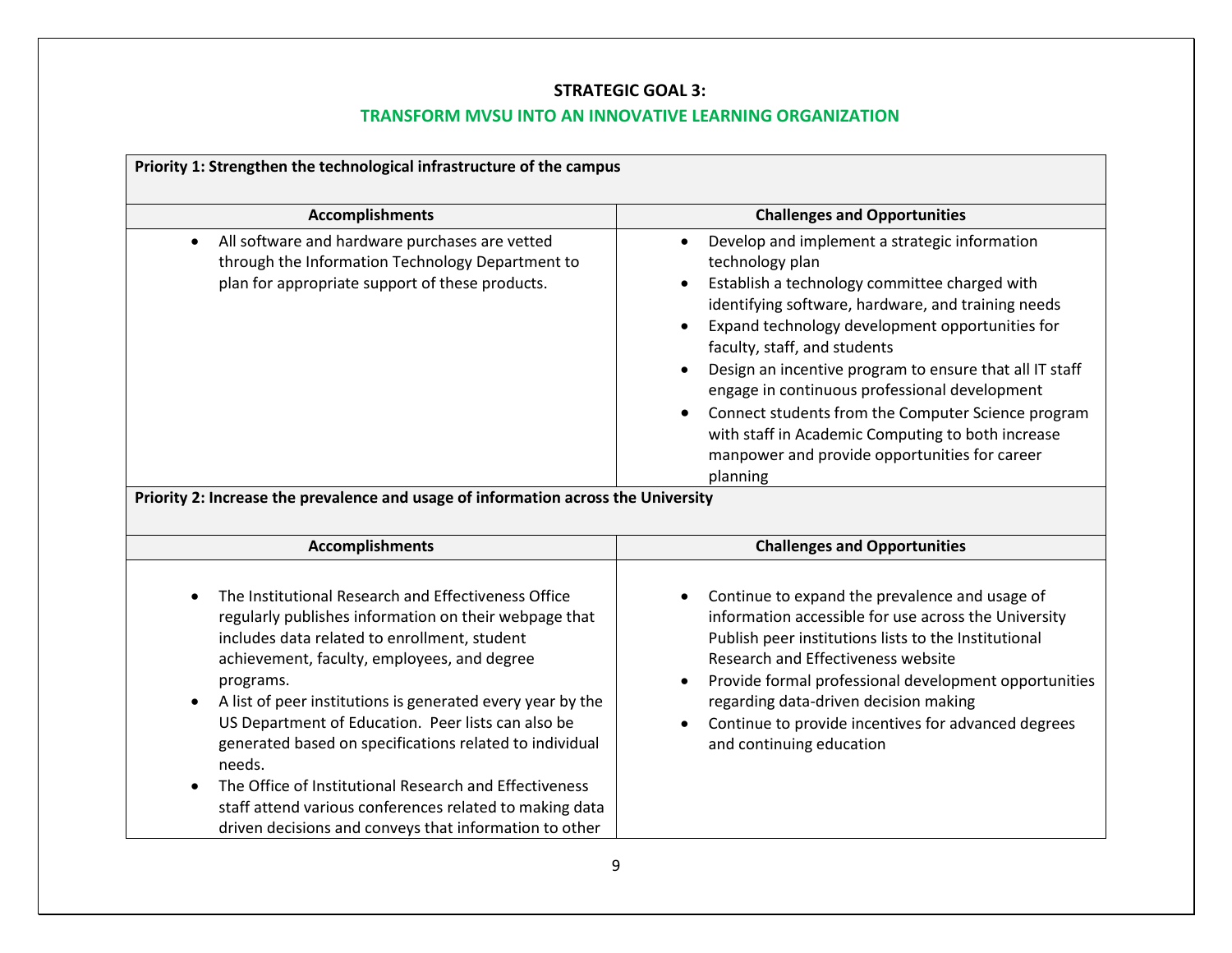| University units.                                                  |  |
|--------------------------------------------------------------------|--|
| MVSU currently has an employee professional                        |  |
| development program with a monetary incentive for                  |  |
| earning advanced degrees in related disciplines                    |  |
| The Library hosts "Lunch and Learn" Workshops for<br>$\bullet$     |  |
| faculty each semester                                              |  |
| In 2017-2018 the library held 16 information literacy<br>$\bullet$ |  |
| sessions (337 attendees) for QEP classes and 22                    |  |
| information literary sessions for regular classes (418             |  |
| attendees)                                                         |  |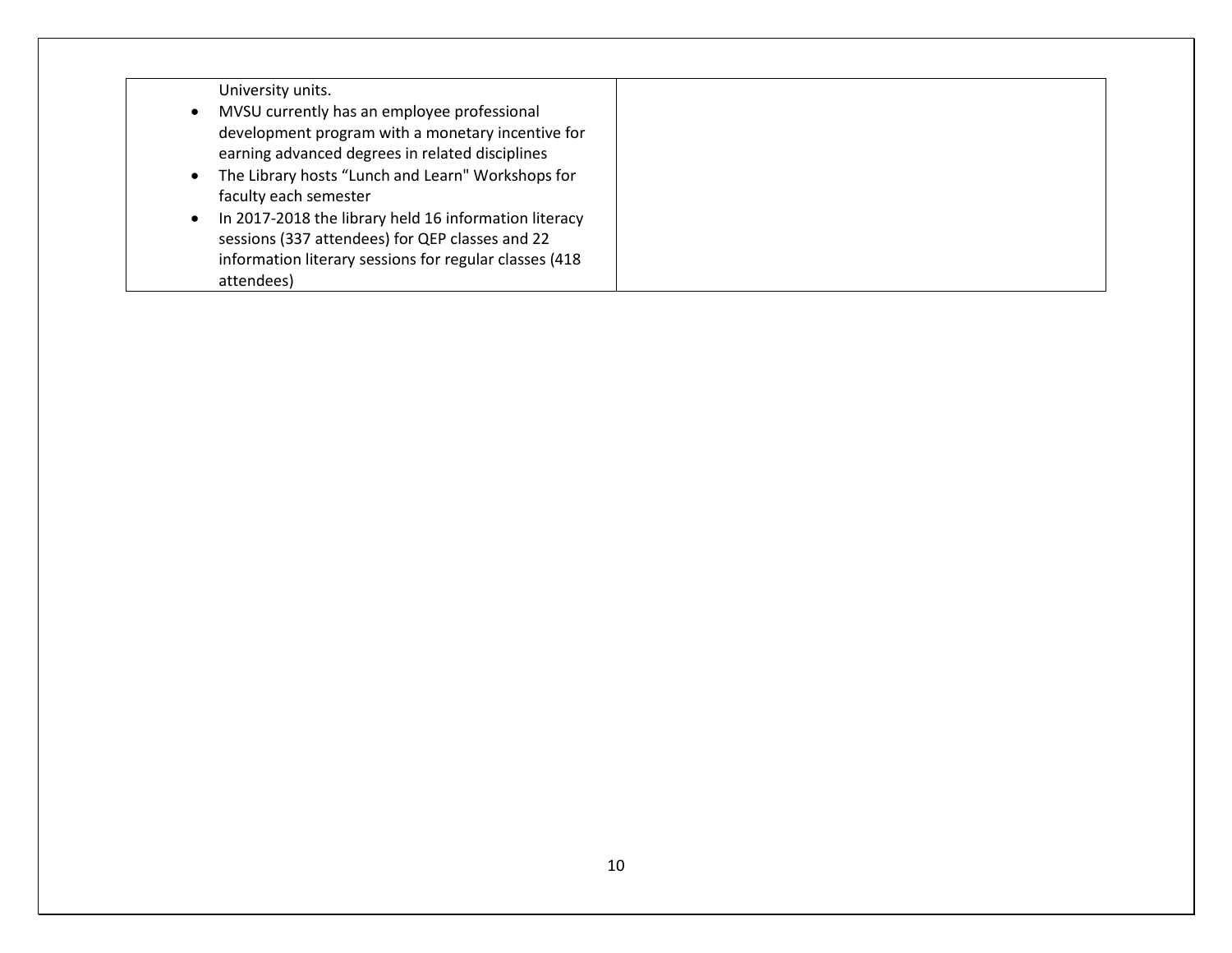# **ONE TEAM**

# **(UNIVERSITY AND COMMUNITY WORKING TOGETHER)**

### **STRATEGIC GOAL 4:**

### **POSITION THE UNIVERSITY AS A CATALYST FOR REVITALIZATION IN THE MISSISSIPPI DELTA**

| <b>Accomplishments</b>                                                                                                                                                                                                                                                                                                                                                                                                                                                                                                                                                                                                | <b>Challenges and Opportunities</b>                                                                                                                                                                                                                                                                                                                                                                                                                                                                                                                                                                                                                                                                                                                                                                                                                                                                                                                           |
|-----------------------------------------------------------------------------------------------------------------------------------------------------------------------------------------------------------------------------------------------------------------------------------------------------------------------------------------------------------------------------------------------------------------------------------------------------------------------------------------------------------------------------------------------------------------------------------------------------------------------|---------------------------------------------------------------------------------------------------------------------------------------------------------------------------------------------------------------------------------------------------------------------------------------------------------------------------------------------------------------------------------------------------------------------------------------------------------------------------------------------------------------------------------------------------------------------------------------------------------------------------------------------------------------------------------------------------------------------------------------------------------------------------------------------------------------------------------------------------------------------------------------------------------------------------------------------------------------|
| 100% of teacher education students pass the Praxis II<br>$\bullet$<br>exam.<br>A series of Praxis activities are currently being<br>$\bullet$<br>undertaken to improve test performance.<br>Plans are being discussed to create a licensure<br>$\bullet$<br>component of the early childhood education program.<br>Dual enrollment, WIST, HBCU Summer Science<br>$\bullet$<br>program, and MAMP are used to increase formal<br>recruiting of local students starting in elementary<br>schools<br>K-12 educational activities expand non-credit bearing<br>$\bullet$<br>educational and life-enhancement opportunities | Increase the number and preparedness of elementary<br>$\bullet$<br>education graduates: The number of Elementary<br>Education students has decreased from 72 to 44 over<br>the past 3 years. The number of graduates has<br>averaged 2.7 over the same time period.<br>Increase the number and preparedness of special<br>education graduates: The number of Special Education<br>students has averaged 5.3 over the past 3 years. The<br>program has only graduated an average of 1 student<br>over the same time period. The program has been<br>recently suspended.<br>Improve the Praxis II passage rates for students aspiring<br>to major in Teacher Education programs<br>Identify loan forgiveness programs for graduating<br>teachers within local schools<br>Increase teacher training activities and opportunities<br>for continuing education credits throughout the Delta<br>Develop a parenting academy for parents of school-<br>aged children |

| <b>Accomplishments</b> | <b>Challenges and Opportunities</b>                  |
|------------------------|------------------------------------------------------|
|                        | Establish a Delta think-tank with participation from |
|                        | educators, government officials, business leaders,   |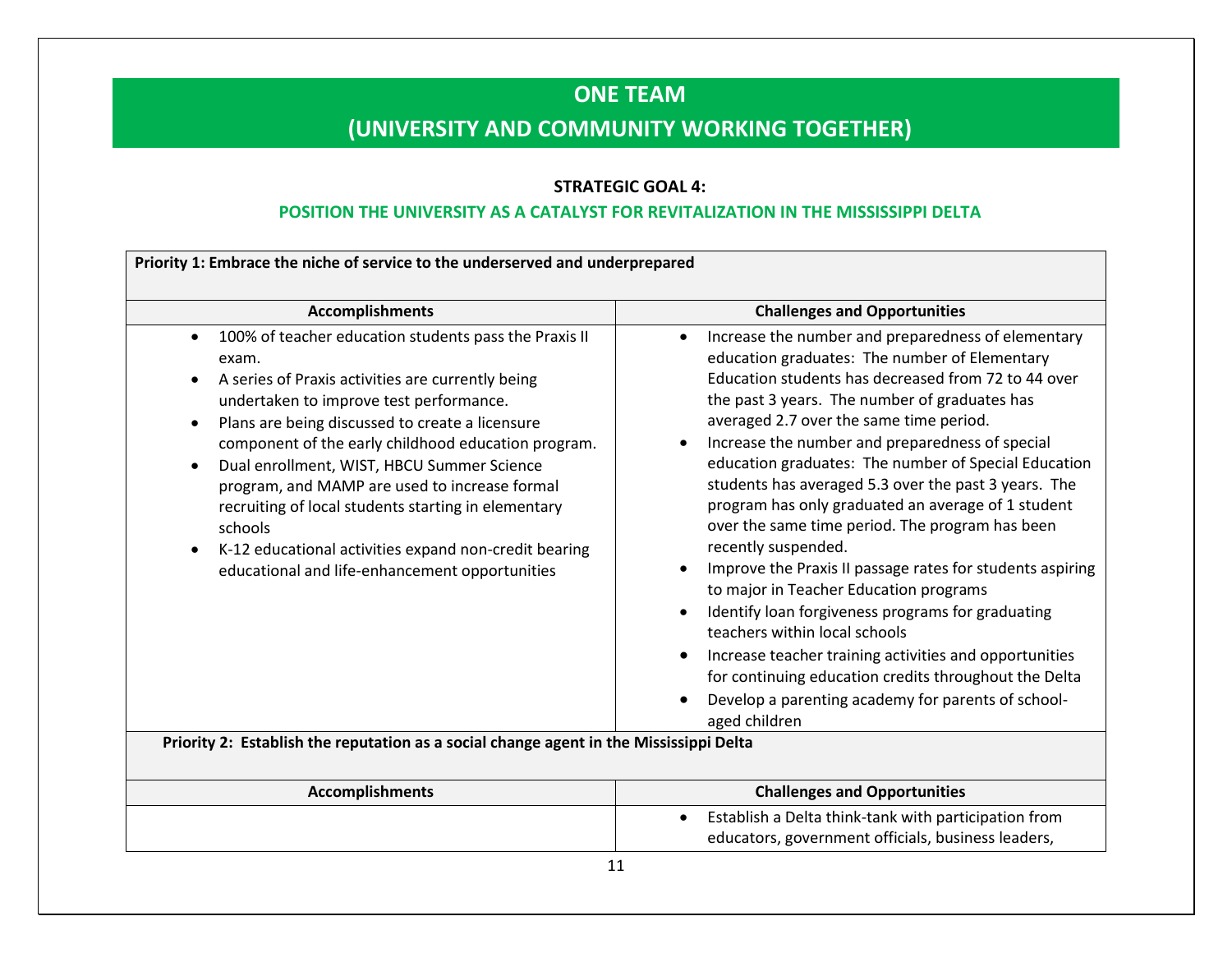|       | Research, preserve, share, and celebrate the richness of<br>the Mississippi Delta through the development of a<br>research and cultural repository<br>Conduct regular financial training seminars in<br>collaboration with local companies<br>Develop a minor and institute on entrepreneurialism in<br>the Mississippi Delta<br>Help transform Itta Bena into a true college town<br>Work with foundations and educational institutions to |
|-------|---------------------------------------------------------------------------------------------------------------------------------------------------------------------------------------------------------------------------------------------------------------------------------------------------------------------------------------------------------------------------------------------------------------------------------------------|
| Delta | create tangible change in regards to quality of life<br>indicators in disadvantage communities across the                                                                                                                                                                                                                                                                                                                                   |

**Priority 3: Introduce the outside world to students and residents of Delta**

| <b>Accomplishments</b>                                                                                                                                                                                                                                                                                                                                                                                                                                                                                                                                                                                                                                                                                                                                                                                                                                                                                                                              | <b>Challenges and Opportunities</b>                                                                                                                                                                                                                      |
|-----------------------------------------------------------------------------------------------------------------------------------------------------------------------------------------------------------------------------------------------------------------------------------------------------------------------------------------------------------------------------------------------------------------------------------------------------------------------------------------------------------------------------------------------------------------------------------------------------------------------------------------------------------------------------------------------------------------------------------------------------------------------------------------------------------------------------------------------------------------------------------------------------------------------------------------------------|----------------------------------------------------------------------------------------------------------------------------------------------------------------------------------------------------------------------------------------------------------|
| To increase travel opportunities for students within and<br>$\bullet$<br>outside of the state, students from every academic<br>department engage in a number of educational trips<br>designed to supplement their theoretical education<br>with real world experiences.<br>The International Programs office provides<br>$\bullet$<br>international festivities as well as opportunities for<br>students to study abroad<br>To develop opportunities for students to engage in<br>research studies in areas outside the state of<br>Mississippi, students are actively encouraged to seek<br>internship opportunities that expose them to cutting<br>edge research opportunities in their respective field,<br>may outside the state.<br>Multicultural experiences are an integral part of the<br>$\bullet$<br>curriculum of many classes, exposing students to<br>diverse cultures. Additionally, many faculty are<br>members of diverse cultures. | Develop a regular dialogue series that engages<br>participants in intellectual conversations about state,<br>national, and international issues<br>Invite performers from around the country and the<br>world to offer shows at MVSU or in the community |
|                                                                                                                                                                                                                                                                                                                                                                                                                                                                                                                                                                                                                                                                                                                                                                                                                                                                                                                                                     |                                                                                                                                                                                                                                                          |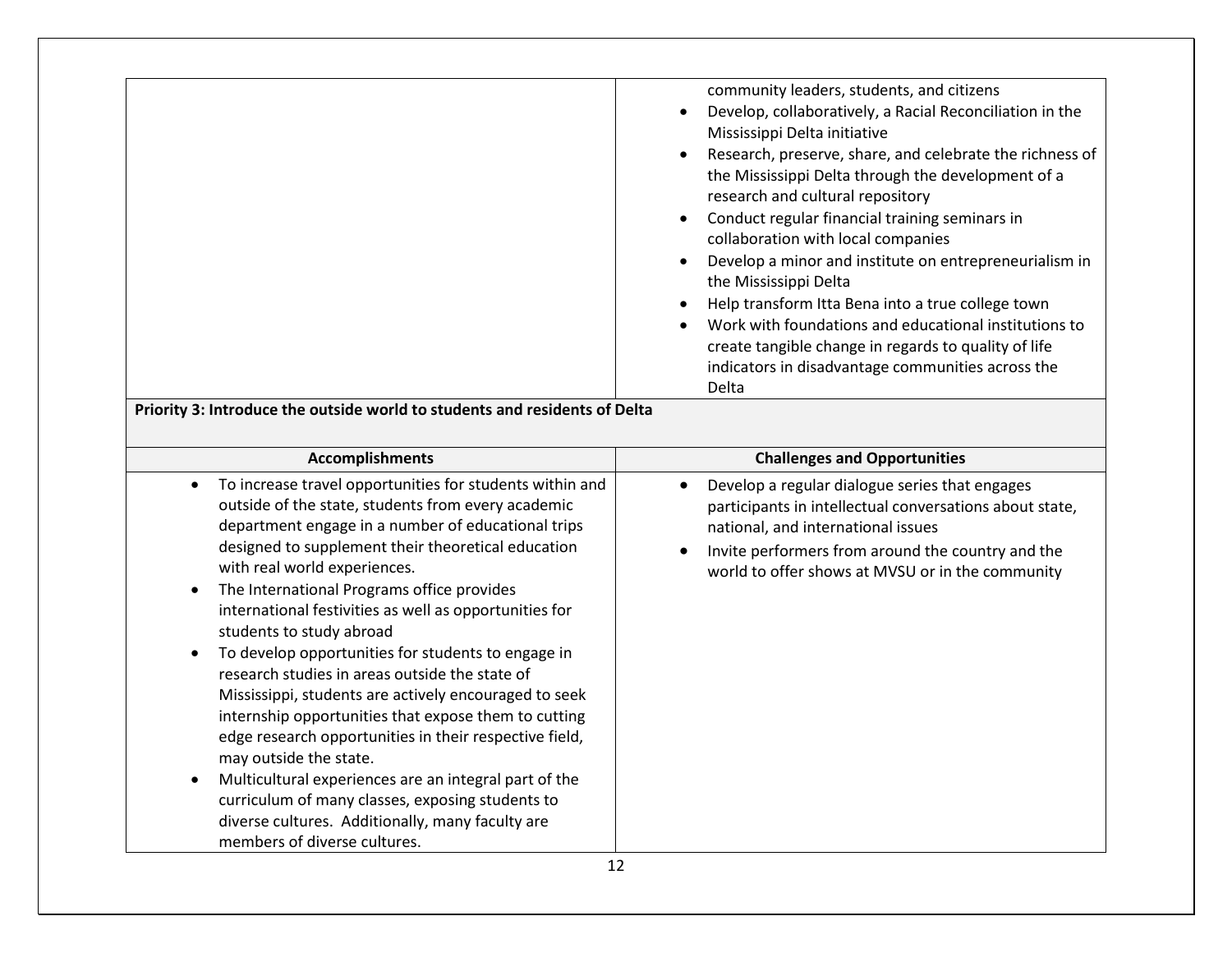| <b>Accomplishments</b>                                                                                                                                                                                                                                                                                                                                                                                                                                                                                                                                                                                                                                                                                                  | <b>Challenges and Opportunities</b>                                                                                                                                                                                                                                                                                                                                                       |
|-------------------------------------------------------------------------------------------------------------------------------------------------------------------------------------------------------------------------------------------------------------------------------------------------------------------------------------------------------------------------------------------------------------------------------------------------------------------------------------------------------------------------------------------------------------------------------------------------------------------------------------------------------------------------------------------------------------------------|-------------------------------------------------------------------------------------------------------------------------------------------------------------------------------------------------------------------------------------------------------------------------------------------------------------------------------------------------------------------------------------------|
| The Valley in Motion program has actively provided<br>$\bullet$<br>health and wellness programming throughout the year.<br>A "Chopped" cooking contest was held in Spring 2018.<br>Two (2) walking paths have been created around the<br>$\bullet$<br>lakes on the front of the campus to encourage<br>students, faculty, and staff to exercise. Bike stations<br>have also been added throughout the campus to<br>encourage bike riding.<br>Students are provided healthy food choices in the<br>$\bullet$<br>cafeteria.<br>Through the Valley in Motion program, MVSU<br>$\bullet$<br>periodically hosts a Farmer's Market on the campus<br>pavilion offering fresh fruits and vegetables to the<br>campus community. | Establish a V-Fit program at Walmarts that provide<br>healthy food and health related information<br>Establish a support system for students who are<br>pregnant or who are already mothers<br>Expand research in the Natural Sciences Department on<br>issues of health and wellness<br>Collaborate with businesses and non-profits focused on<br>improving health outcomes in the Delta |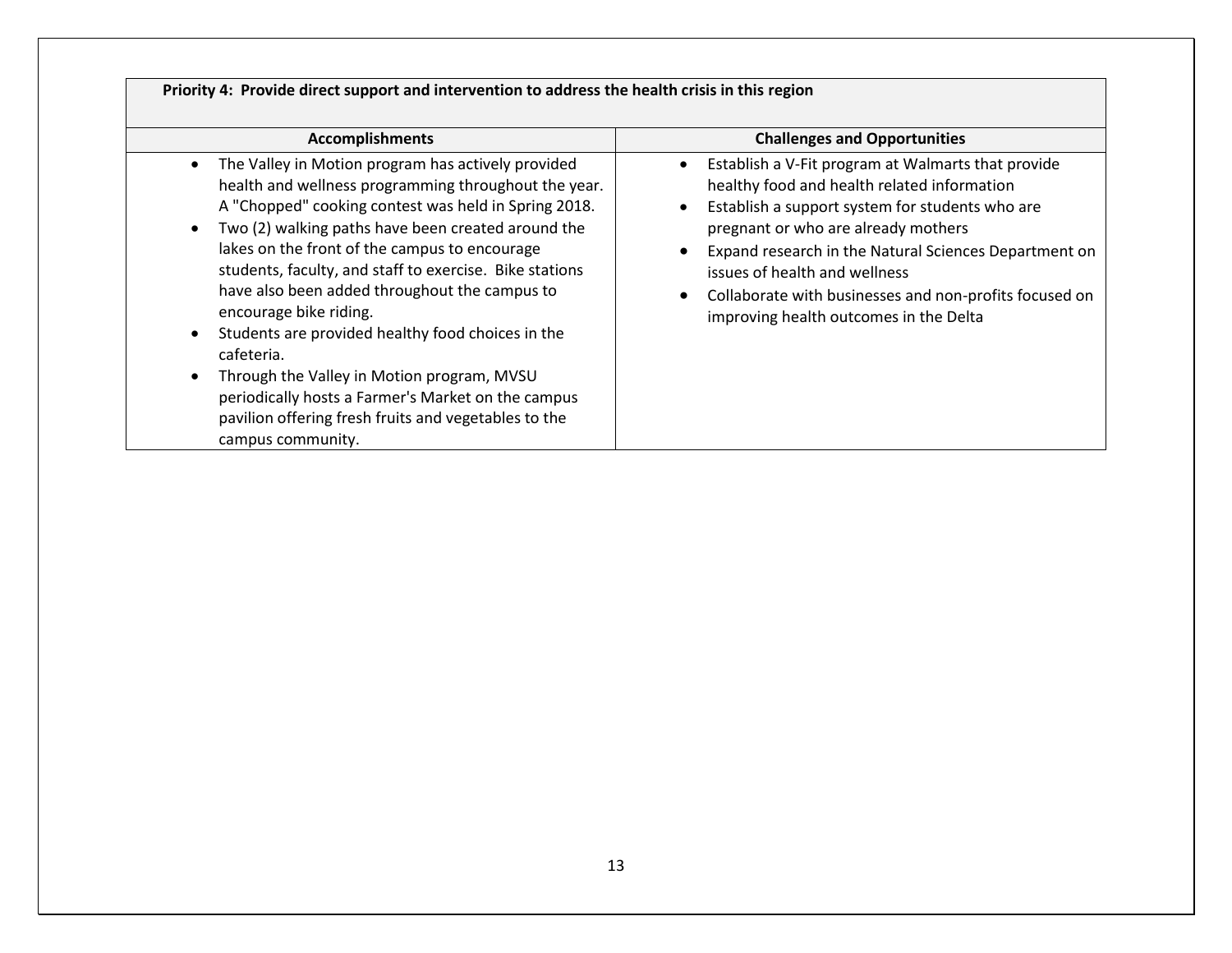## **STRATEGIC GOAL 5:**

## **OPERATE AS THE PUBLIC SQUARE OF THE MISSISSIPPI DELTA**

| Priority 1: Engage in direct outreach to regional communities                                                                                                                                                                                                                                                                                                                                                                                                                                                                                                                                                                                                                                                                                                                                                                                                                                                                                                       |                                                                                                                                                                                                                                                                                                                     |  |  |  |  |  |  |  |
|---------------------------------------------------------------------------------------------------------------------------------------------------------------------------------------------------------------------------------------------------------------------------------------------------------------------------------------------------------------------------------------------------------------------------------------------------------------------------------------------------------------------------------------------------------------------------------------------------------------------------------------------------------------------------------------------------------------------------------------------------------------------------------------------------------------------------------------------------------------------------------------------------------------------------------------------------------------------|---------------------------------------------------------------------------------------------------------------------------------------------------------------------------------------------------------------------------------------------------------------------------------------------------------------------|--|--|--|--|--|--|--|
| <b>Accomplishments</b>                                                                                                                                                                                                                                                                                                                                                                                                                                                                                                                                                                                                                                                                                                                                                                                                                                                                                                                                              | <b>Challenges and Opportunities</b>                                                                                                                                                                                                                                                                                 |  |  |  |  |  |  |  |
| To increase the number of academic and recreational<br>camps available to pre-primary, primary, and secondary<br>students the academic departments provide a plethora<br>of academic camps. A new camp funded by DoEd will<br>be implemented in Summer 2018.<br>Campus sports facilities and performing arts facilities<br>are regularly used by schools in the local communities<br>The MVSU Child Development Center uses best<br>practices from Brigance and the Mississippi Child Care<br>Quality Step System Developmental Checklist. It<br>operates as a model and learning laboratory for<br>Elementary Education students.<br>On-campus educational programming with the local K-<br>12 institutions includes the Dual Enrollment program,<br>WIST, HBCU Summer Science Program and MAMP.<br>High school days are held in the fall and spring of each<br>year. Each activity builds on the successes and lessons<br>learned from previous high school days. | Convene regular town hall meetings and community<br>$\bullet$<br>listening sessions<br>Connect with local governments and businesses to<br>bring community events onto the campus                                                                                                                                   |  |  |  |  |  |  |  |
| Priority 2: Usher the renaissance into the communities of the Mississippi Delta                                                                                                                                                                                                                                                                                                                                                                                                                                                                                                                                                                                                                                                                                                                                                                                                                                                                                     |                                                                                                                                                                                                                                                                                                                     |  |  |  |  |  |  |  |
| <b>Accomplishments</b>                                                                                                                                                                                                                                                                                                                                                                                                                                                                                                                                                                                                                                                                                                                                                                                                                                                                                                                                              | <b>Challenges and Opportunities</b>                                                                                                                                                                                                                                                                                 |  |  |  |  |  |  |  |
| Each academic department has adopted a local high<br>$\bullet$<br>school and regularly recruits students by visiting the<br>schools and hosting them at campus events.<br>The University Testing Office offers GED, national ACT,<br>and residual ACT testing. The office works with<br>preparatory programs, such as the MVSU HEP program,<br>to schedule GED testing as well as other testing<br>opportunities.                                                                                                                                                                                                                                                                                                                                                                                                                                                                                                                                                   | Establish a homework hotline and tutors on the road<br>program<br>Partner with local businesses to establish greater<br>internship opportunities for students<br>Increase the number of employees serving on<br>community committees throughout the region<br>Develop a partnership with the Foundation of the Mid- |  |  |  |  |  |  |  |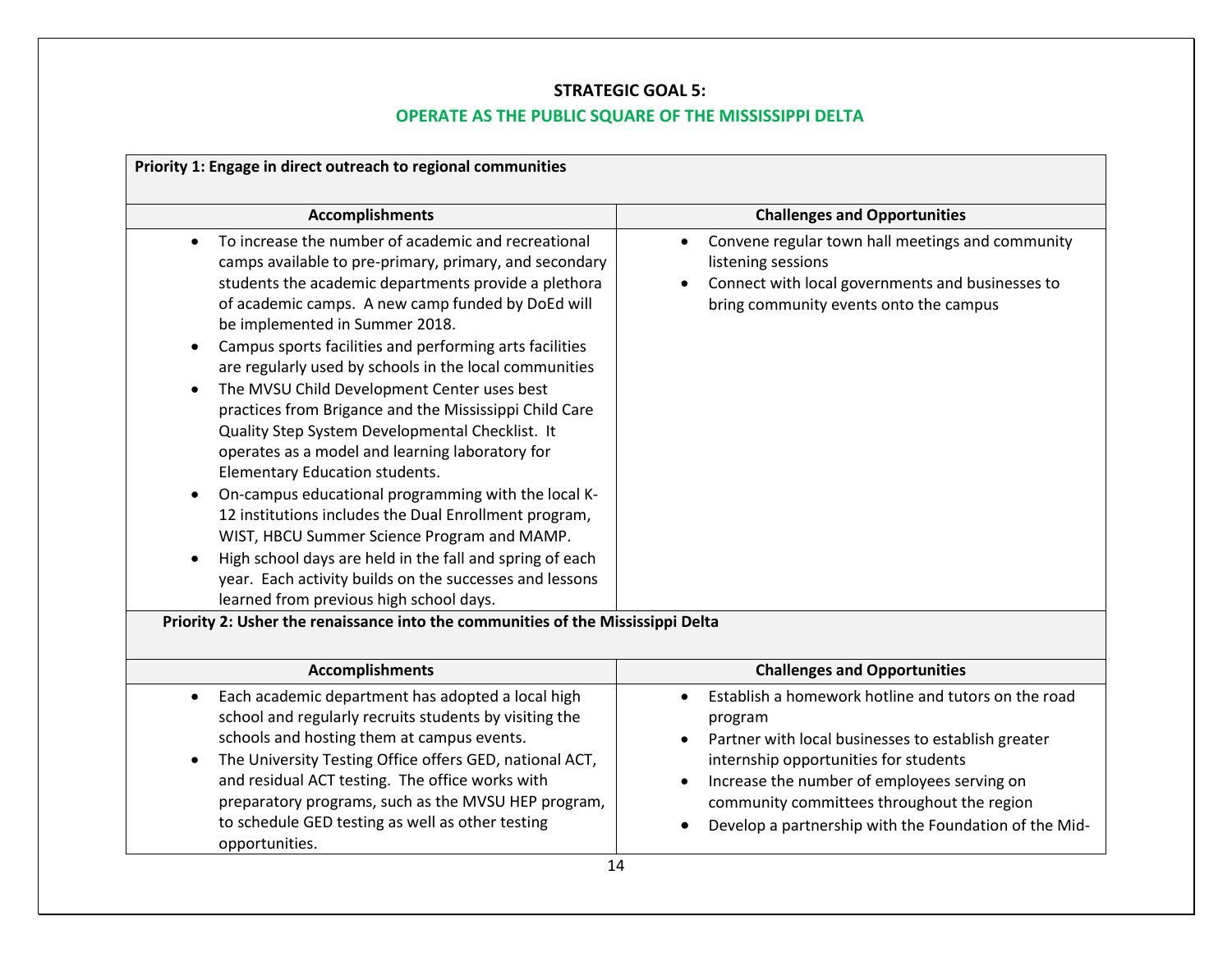| Partner with local businesses to establish greater | south |  |
|----------------------------------------------------|-------|--|
| internship opportunities for students              |       |  |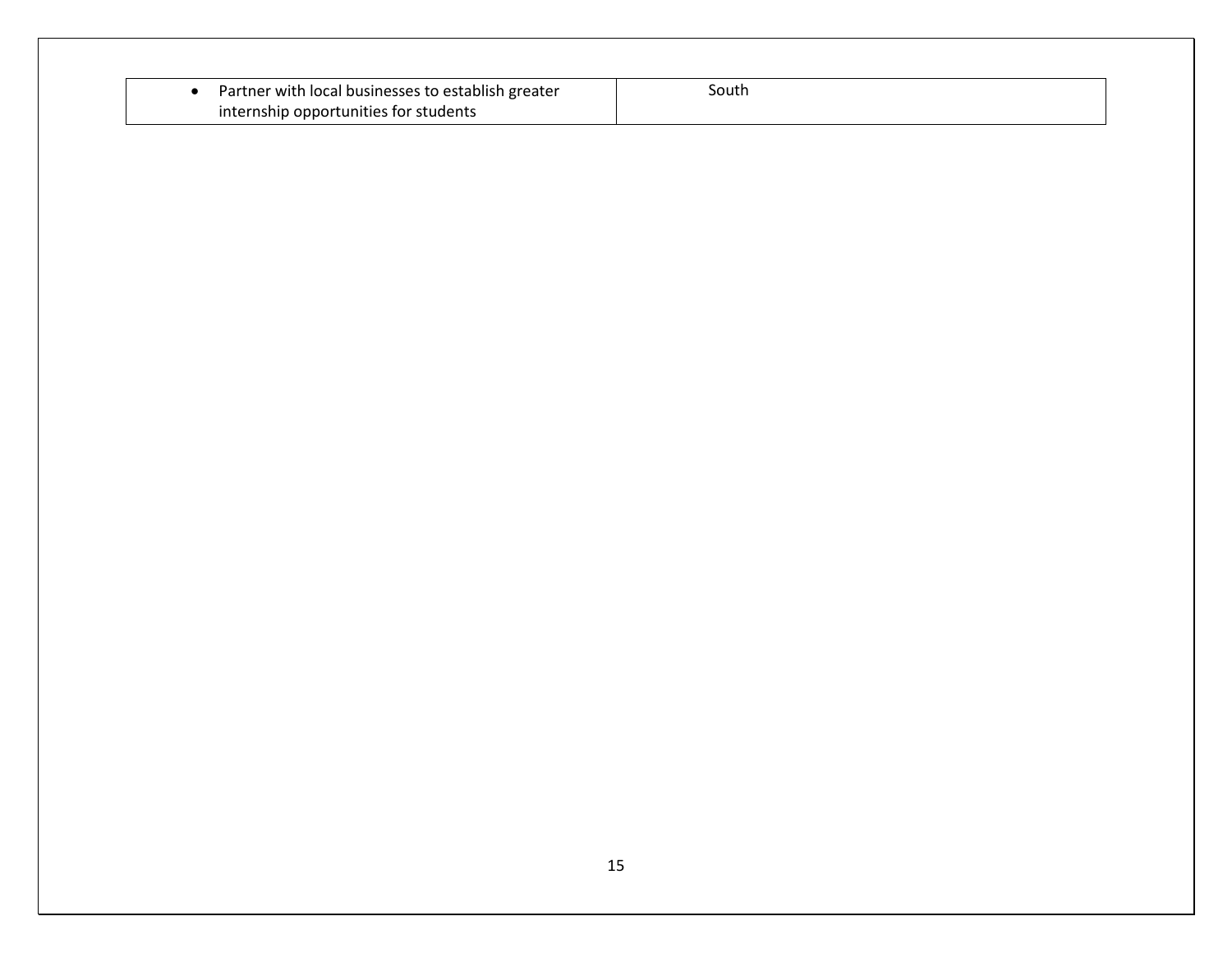## **ONE VALLEY**

# **(DEMONSTRATING SCHOOL PRIDE AND SPIRITUALITY THAT IS SECOND TO NONE)**

### **STRATEGIC GOAL 6:**

#### **FOSTER A CULTURE OF INSTITUTIONAL PRIDE**

| Priority 1: Deliver a comprehensive, authentic collegiate experience to students                                                                                                                                                                                                                                                                                                                                                                                                                                                                                                                                                                                                                                                                                                                                                                                |                                                                                                                                                                                                                                                                                                                                                                                                                                                                                                                                                                                                                                 |  |  |  |  |  |
|-----------------------------------------------------------------------------------------------------------------------------------------------------------------------------------------------------------------------------------------------------------------------------------------------------------------------------------------------------------------------------------------------------------------------------------------------------------------------------------------------------------------------------------------------------------------------------------------------------------------------------------------------------------------------------------------------------------------------------------------------------------------------------------------------------------------------------------------------------------------|---------------------------------------------------------------------------------------------------------------------------------------------------------------------------------------------------------------------------------------------------------------------------------------------------------------------------------------------------------------------------------------------------------------------------------------------------------------------------------------------------------------------------------------------------------------------------------------------------------------------------------|--|--|--|--|--|
| Accomplishments                                                                                                                                                                                                                                                                                                                                                                                                                                                                                                                                                                                                                                                                                                                                                                                                                                                 | <b>Challenges and Opportunities</b>                                                                                                                                                                                                                                                                                                                                                                                                                                                                                                                                                                                             |  |  |  |  |  |
| The Office of Student Leadership and Engagement<br>$\bullet$<br>operates to enhance university life and provide<br>leadership opportunities for students.<br>In 2016-2017 the average GPA for student-athletes was<br>$\bullet$<br>2.3 or better for all teams while retention and<br>graduation rates were equal to, or higher than, the<br>general student population<br>MVSU provides a number of on-campus clubs (outside<br>$\bullet$<br>of standard Greek life) and activities to foster<br>leadership, social and cultural development<br>Renovations have begun on off-line residences halls<br>$\bullet$<br>Landscaping is regularly maintained<br>$\bullet$<br>The Harrison HPER Complex has been fully renovated<br>$\bullet$<br>and serves as home of the MVSU Men's and Women's<br>Basketball teams as well as host to several community<br>events | Expand operating hours of recreational facilities on<br>$\bullet$<br>campus to include nights and weekends<br>Establish a shopping area on campus that caters to<br>students<br>Expand eating opportunities to include healthy<br>restaurants<br>Increase the APR rates for all sports<br>$\bullet$<br>Increase the number of scholarships available to<br>student athletes<br>Win or share at least 10 SWAC titles within the next five<br>years<br>Reevaluate and ensure completion of facility<br>$\bullet$<br>renovations<br>Enhance the landscaping by adding more greenery and<br>$\bullet$<br>designated gathering areas |  |  |  |  |  |
| Priority 2: Enhance the public image of the University                                                                                                                                                                                                                                                                                                                                                                                                                                                                                                                                                                                                                                                                                                                                                                                                          |                                                                                                                                                                                                                                                                                                                                                                                                                                                                                                                                                                                                                                 |  |  |  |  |  |
|                                                                                                                                                                                                                                                                                                                                                                                                                                                                                                                                                                                                                                                                                                                                                                                                                                                                 |                                                                                                                                                                                                                                                                                                                                                                                                                                                                                                                                                                                                                                 |  |  |  |  |  |
| <b>Accomplishments</b>                                                                                                                                                                                                                                                                                                                                                                                                                                                                                                                                                                                                                                                                                                                                                                                                                                          | <b>Challenges and Opportunities</b>                                                                                                                                                                                                                                                                                                                                                                                                                                                                                                                                                                                             |  |  |  |  |  |
| MVSU utilizes its radio and television stations for<br>$\bullet$<br>announcements, advertising, and broadcasting sports<br>events.<br>The MVSU mission and vision statements are published<br>$\bullet$<br>in multiple formats online and in major publications                                                                                                                                                                                                                                                                                                                                                                                                                                                                                                                                                                                                 | Develop a strategic public relations plan<br>$\bullet$<br>Partner with local municipalities to develop targeted<br>$\bullet$<br>promotional and marketing campaigns<br>Increase the amount of volunteerism into local<br>communities by MVSU employees and students                                                                                                                                                                                                                                                                                                                                                             |  |  |  |  |  |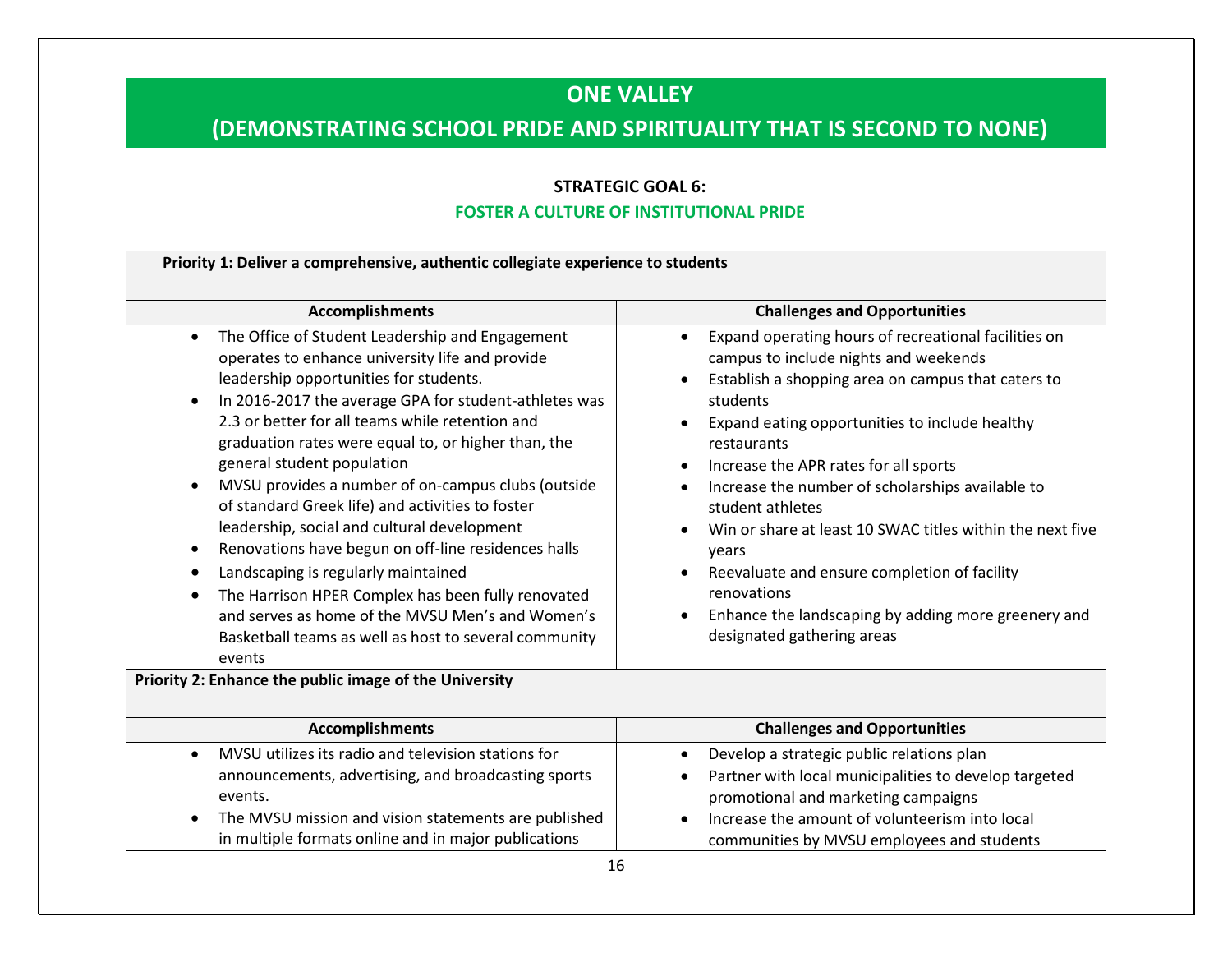such as the University Strategic plan, Academic catalogs, and MVSU Fact Book.

**Priority 3: Develop a climate of connectedness and collaboration**

| <b>Accomplishments</b>                                                                                                                                                                                                                        | <b>Challenges and Opportunities</b>                                                                                                                                                                                                                                                                                                                                                                                                                                                                                                                                                                                    |
|-----------------------------------------------------------------------------------------------------------------------------------------------------------------------------------------------------------------------------------------------|------------------------------------------------------------------------------------------------------------------------------------------------------------------------------------------------------------------------------------------------------------------------------------------------------------------------------------------------------------------------------------------------------------------------------------------------------------------------------------------------------------------------------------------------------------------------------------------------------------------------|
| MVSU promotes diversity across race and gender as<br>$\bullet$<br>seen in its students and employees. 4% of students and<br>12% of employees are Other-Race, or non-African-<br>American. 62% of students and 57% of employees are<br>female. | Promote diversity across religion, age, and sexual<br>orientation<br>Establish intra-division, intra-departmental, and intra-<br>college workgroups<br>Expand religious life programming<br>Conduct regular listening sessions for faculty and staff<br>Increase the number of team-building professional<br>development opportunities<br>Increase the amount of informal connection and<br>interaction between senior administrators and faculty<br>and staff<br>Enhance and strengthen the University's formal<br>recognition and reward system<br>Increase alumni engagement<br>Leverage support from the community |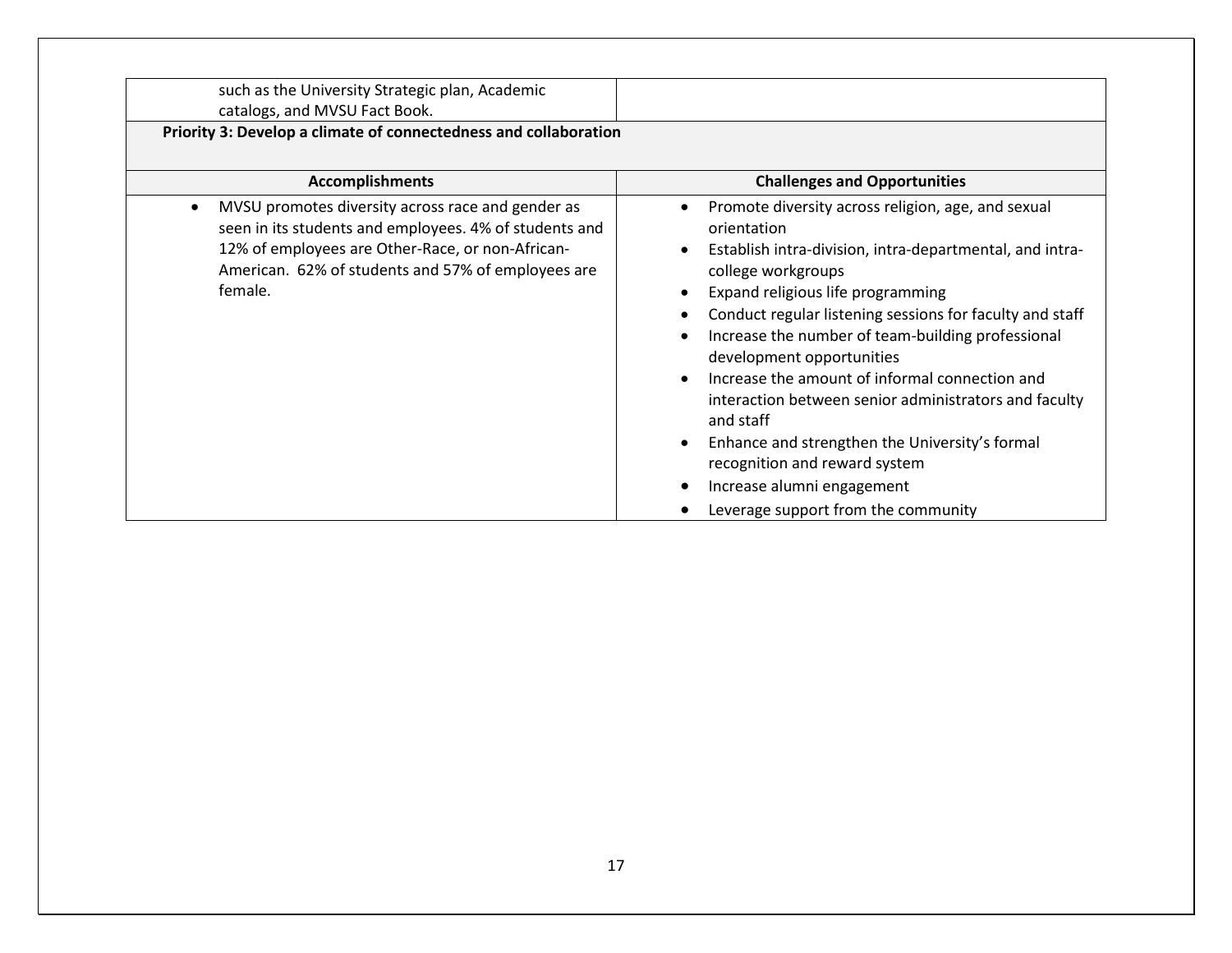## **STRATEGIC GOAL 7:**

## **STRENGTHEN THE INSTITUTIONAL INFRASTRUCTURE**

| Priority 1: Enhance and strengthen institutional foundations                                                                                                                                                                                                        |                                                                                                                                                                                                                                                                                                                                                                                                                                                                                                                                                                                                                                                                                                                                                                                                                  |
|---------------------------------------------------------------------------------------------------------------------------------------------------------------------------------------------------------------------------------------------------------------------|------------------------------------------------------------------------------------------------------------------------------------------------------------------------------------------------------------------------------------------------------------------------------------------------------------------------------------------------------------------------------------------------------------------------------------------------------------------------------------------------------------------------------------------------------------------------------------------------------------------------------------------------------------------------------------------------------------------------------------------------------------------------------------------------------------------|
| <b>Accomplishments</b>                                                                                                                                                                                                                                              | <b>Challenges and Opportunities</b>                                                                                                                                                                                                                                                                                                                                                                                                                                                                                                                                                                                                                                                                                                                                                                              |
| The institutional internal control plan is updated and<br>$\bullet$<br>implemented annually.<br>Priority 2: Formalize collaborative efforts across the University                                                                                                   | Align all departments, programs, and support activities<br>$\bullet$<br>with best practices within their fields<br>Reevaluate and recalibrate the institutional<br>$\bullet$<br>performance evaluation system<br>Develop and implement a strategic facilities<br>development plan<br>Increase the amount of customer service training<br>$\bullet$<br>available to faculty and staff<br>Enhance institutional support for development of<br>$\bullet$<br>faculty scholarship, teaching, and research skills<br>Develop a comprehensive Employee Assistance<br>Program (EAP), in line with best HR practices, to assist<br>individuals with difficulties<br>Establish an Ombuds Office to hear complaints and<br>$\bullet$<br>attempt to provide remediation to issues between the<br>University and stakeholders |
|                                                                                                                                                                                                                                                                     |                                                                                                                                                                                                                                                                                                                                                                                                                                                                                                                                                                                                                                                                                                                                                                                                                  |
| <b>Accomplishments</b>                                                                                                                                                                                                                                              | <b>Challenges and Opportunities</b>                                                                                                                                                                                                                                                                                                                                                                                                                                                                                                                                                                                                                                                                                                                                                                              |
| Inter-division liaisons between student affairs and<br>$\bullet$<br>academic affairs, business and finance and academic<br>affairs, and business and finance and student affairs<br>achieved through regular meetings of the President's<br><b>Extended Cabinet</b> | Establish emergent interdepartmental committees to<br>$\bullet$<br>address campus issues<br>Increase the percentage of institutional committees<br>$\bullet$<br>with student members<br>Establish an Office of University Initiatives to operate as<br>a strategic think tank charged with identifying best<br>practices in colleges and universities and providing<br>suggestions to the University community                                                                                                                                                                                                                                                                                                                                                                                                   |
| Priority 3: Develop and grow sustainable, external funding streams                                                                                                                                                                                                  |                                                                                                                                                                                                                                                                                                                                                                                                                                                                                                                                                                                                                                                                                                                                                                                                                  |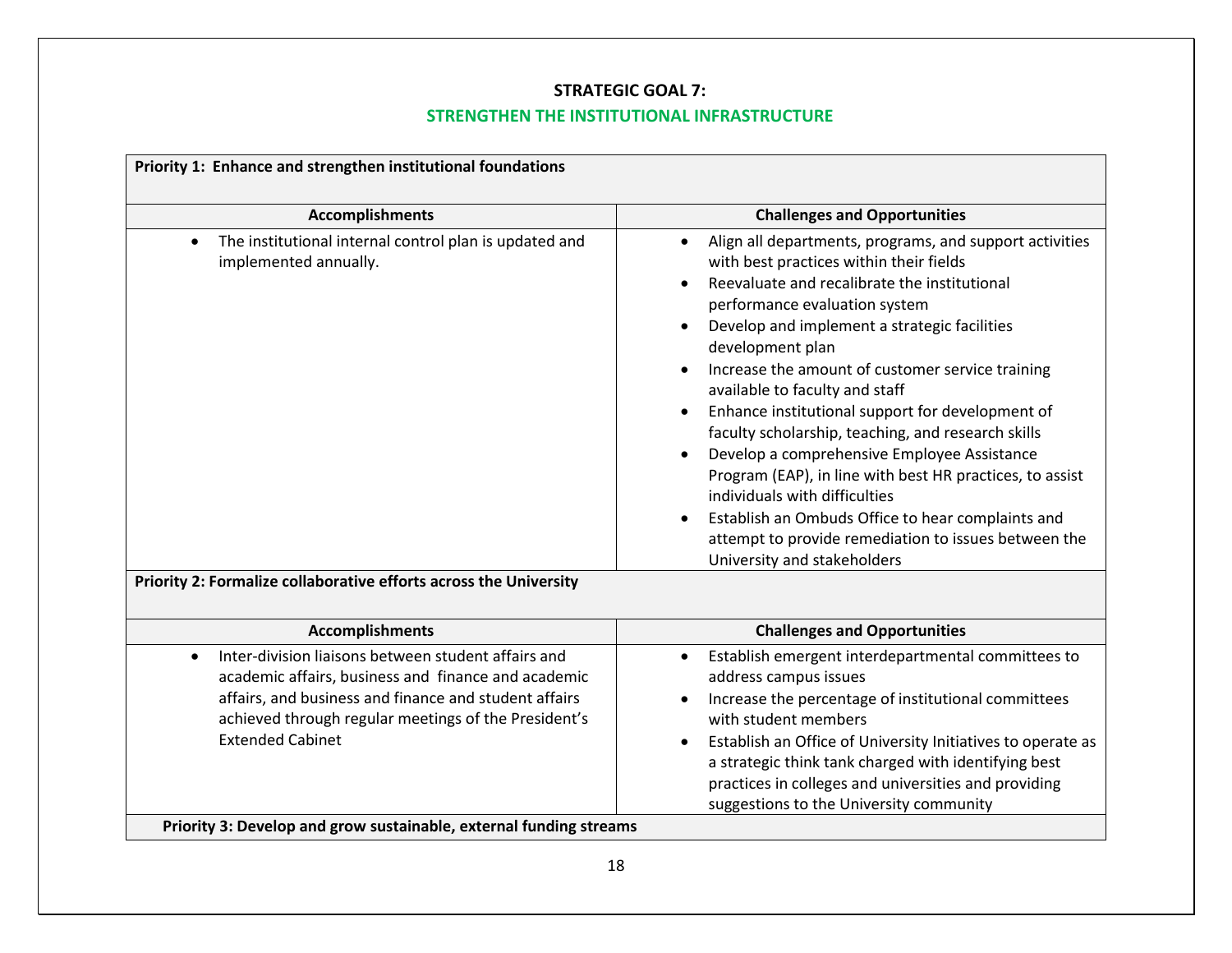| <b>Accomplishments</b>                                                                                                                                                                                                                                                                                                                                                                                    | <b>Challenges and Opportunities</b>                                                                                                                                                                                                                                                      |
|-----------------------------------------------------------------------------------------------------------------------------------------------------------------------------------------------------------------------------------------------------------------------------------------------------------------------------------------------------------------------------------------------------------|------------------------------------------------------------------------------------------------------------------------------------------------------------------------------------------------------------------------------------------------------------------------------------------|
| Alumni giving has increased from \$212,272.57 in FY2017 to<br>\$272,426.98 in FY2017<br>Number of Corporate, Business and Foundation<br>constituents has increased from 70 in FY2015 to 103 in<br>FY2017<br>Organization giving has increased from \$63,523.50 in<br>FY2015 to \$84,231.99 in FY2017<br>Non-Alumni Individual giving has increased from<br>\$41,315.20 in FY2015 to \$65,906.39 in FY2017 | Establish education consortia and cost-sharing agreements<br>$\bullet$<br>with institutions throughout the state<br>Increase faculty and staff giving<br>$\bullet$<br>Initiate a capital campaign with significant fundraising goals<br>Establish trademarks for all institutional marks |

# **ONE GOAL, ONE TEAM, ONE VALLEY…IN MOTION!**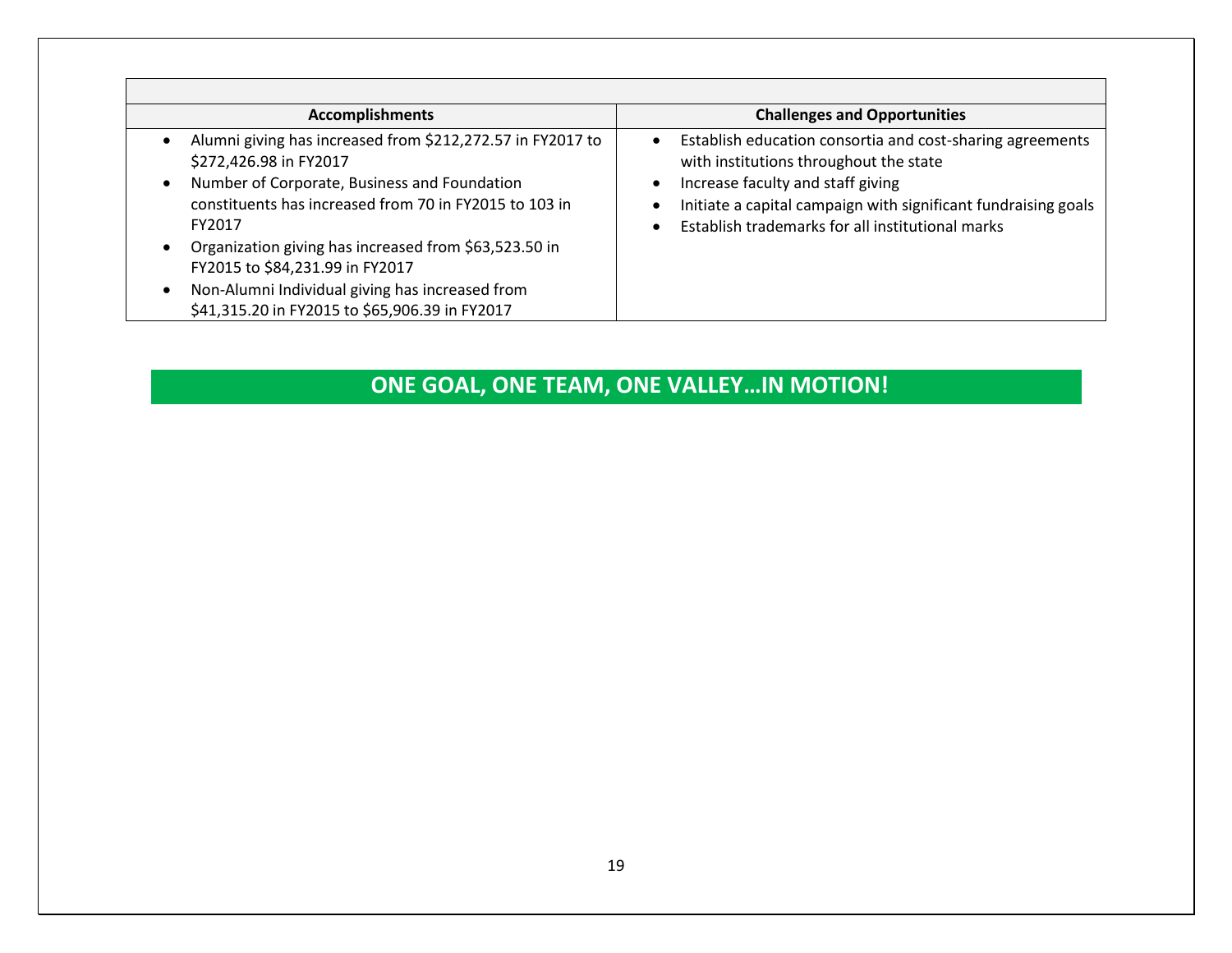## **RELATED KEY PERFORMANCE INDICATORS: TARGETS**

| <b>Strategic</b> | <b>Performance Indicators</b>         |                | <b>Baseline Data</b> |              | <b>Targets</b> |                |           |           |                |
|------------------|---------------------------------------|----------------|----------------------|--------------|----------------|----------------|-----------|-----------|----------------|
| Goal (SG)        |                                       |                |                      |              |                |                |           |           |                |
|                  |                                       | Year 1         | Year 2               | Year 3       | 2018-19        | 2019-20        | 2020-21   | 2021-22   | 2022-23        |
|                  |                                       | 2015-16        | 2016-17              | 2017-18      |                |                |           |           |                |
| SG1              | <b>Enrollment: Total Headcount</b>    | 2,309          | 2,455                | 2,385        | 2,457          | 2,531          | 2,607     | 2,685     | 2,766          |
| SG1              | <b>Enrollment: Total FTE</b>          | 1,996.6        | 2,123.7              | 2,041.7      | 2,102.9        | 2,165.9        | 2,230.8   | 2,297.7   | 2,366.6        |
| SG1              | Enrollment: Undergraduate             | 1,948          | 2,011                | 1,977        | 2,036          | 2,097          | 2,160     | 2,225     | 2,292          |
| SG1              | Enrollment: Undergraduate FTE         | 1,764.9        | 1,872.7              | 1,794.6      | 1,848.4        | 1,903.8        | 1,960.9   | 2,109.7   | 2,080.2        |
| SG1              | Enrollment: Dual Enrollment           | 159            | 199                  | 247          | 254            | 262            | 270       | 278       | 286            |
| SG1              | Enrollment: Early College High School | $\mathbf{0}$   | $\mathbf{0}$         | $\mathbf{0}$ | 26             | 53             | 83        | 113       | 143            |
| SG1              | Enrollment: Graduate                  | 361            | 444                  | 408          | 420            | 433            | 446       | 459       | 473            |
| SG1              | Enrollment: Graduate FTE              | 231.7          | 251                  | 247.1        | 254.5          | 262.1          | 269.9     | 277.9     | 286.2          |
| SG <sub>6</sub>  | <b>Enrollment: Other Race</b>         | 4%             | 4%                   | 4%           | 5%             | 5%             | 5%        | 6%        | 6%             |
| SG <sub>6</sub>  | Employees: Other Race                 | 11%            | 11%                  | 12%          | 12%            | 13%            | 13%       | 14%       | 15%            |
| SG1              | Degree Programs: Undergraduate        | 25             | 25                   | 25           | 25             | 26             | 27        | 28        | 28             |
| SG1              | Degree Programs: Graduate             | 11             | 11                   | 11           | 10             | 10             | 10        | 11        | 11             |
| SG1              | Degree Programs: Terminal Degree      | $\mathbf 0$    | 0                    | $\pmb{0}$    | 0              | 0              | 0         | 0         | $\mathbf{1}$   |
| SG1              | <b>Accredited Programs</b>            | 17             | 17                   | 17           | 17             | 17             | 17        | 17        | 20             |
| SG1              | <b>Faculty with Terminal Degrees</b>  | 69.5%          | 69.8%                | 69.3%        | 70%            | 70%            | 71%       | 72%       | 72%            |
| SG1              | Degrees Conferred: Undergraduate      | 305            | 322                  | 302          | 311            | 320            | 329       | 338       | 347            |
| SG1              | Degrees Conferred: C2C                | 0              | $\mathbf{0}$         | 19           | 22             | 25             | 28        | 31        | 34             |
| SG1              | Degrees Conferred: Graduate           | 108            | 91                   | 109          | 109            | 112            | 115       | 118       | 120            |
| SG1              | <b>Retention Rate</b>                 | 66%            | 62%                  | 61%          | 63%            | 65%            | 67%       | 69%       | 71%            |
| SG1              | <b>Graduation Rate</b>                | 22%            | 31%                  | 32%          | 33%            | 34%            | 35%       | 36%       | 37%            |
| SG1              | Online Programs: Undergraduate        | $\mathbf 0$    | $\mathbf 0$          | 0            | 0              | 2              | 3         | 5.        | 5              |
| SG <sub>1</sub>  | <b>Online Programs: Graduate</b>      | $\mathbf{1}$   | $\mathbf{1}$         | $\mathbf{1}$ | $\overline{2}$ | $\overline{2}$ | 3         | 3         | 5              |
| SG1              | Off-campus sites                      | 3              | 3                    | 3            | 3              | $\overline{3}$ | 3         | 3         | $\overline{3}$ |
| SG <sub>2</sub>  | Number of Online Databases            | 52             | 52                   | 52           | 51             | 53             | 55        | 57        | 60             |
| SG <sub>2</sub>  | <b>Student Satisfaction (Overall)</b> | 3.87/5.00      | 3.98/5.0             | 3.67/5.00    | 3.90/5.00      | 4.00/5.00      | 4.00/5.00 | 4.25/5.00 | 4.50/5.00      |
| SG <sub>3</sub>  | <b>Information Literacy Sessions</b>  | 15             | 85                   | 22           | 30             | 35             | 40        | 45        | 50             |
| SG4              | Praxis II Passage Rates               | 100%           | 100%                 | 100%         | 100%           | 100%           | 100%      | 100%      | 100%           |
| SG4              | <b>Elementary Education Graduates</b> | $\overline{2}$ | 3                    | 0            | 3              | $\overline{7}$ | 8         | 8         | 8              |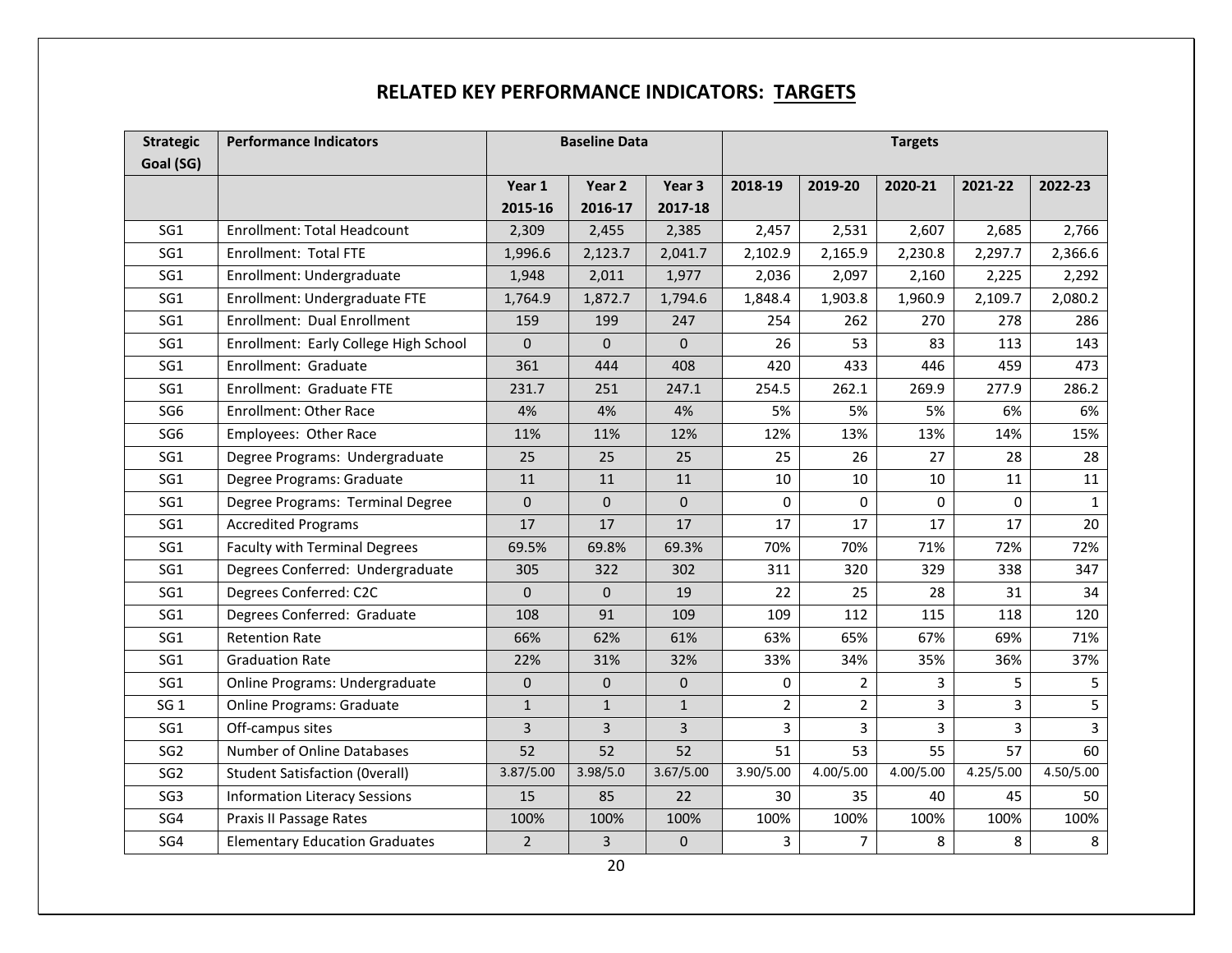| <b>Strategic</b> | <b>Performance Indicators</b>                                        | <b>Baseline Data</b> |           |              | <b>Targets</b> |           |           |           |           |
|------------------|----------------------------------------------------------------------|----------------------|-----------|--------------|----------------|-----------|-----------|-----------|-----------|
| Goal (SG)        |                                                                      | Year 1               | Year 2    | Year 3       | 2018-19        | 2019-20   | 2020-21   | 2021-22   | 2022-23   |
|                  |                                                                      | 2015-16              | 2016-17   | 2017-18      |                |           |           |           |           |
| SG <sub>6</sub>  | <b>SWAC Titles</b>                                                   | $\mathbf{1}$         | $\Omega$  | $\mathbf{1}$ | 1              |           |           |           |           |
| SG <sub>6</sub>  | Nine sports teams will participate in<br>SWAC Championships annually | 13                   | 11        | 12           | 9              | 9         | 9         | 9         | 9         |
| SG <sub>6</sub>  | All sports teams will meet NCAA APR<br>four year average of 930      | 15                   | 15        | 15           | 15             | 15        | 15        | 15        | 15        |
| SG <sub>7</sub>  | Proposal submissions for external<br>funding                         | 20                   | 28        | 19           | 25             | 25        | 25        | 25        | 25        |
| SG1              | Number of research partnerships or<br>collaborations                 | <b>NA</b>            | <b>NA</b> | $\mathbf{1}$ | $\mathbf{1}$   | 1         |           |           |           |
| SG7              | Corp., Bus., & Foundation Constituents                               | \$627,542            | \$578,053 | \$430,289    | \$494,832      | \$569,057 | \$625,963 | \$688,559 | \$757,415 |
| SG7              | Alumni Giving                                                        | \$494,595            | \$272,877 | \$320,905    | \$369,041      | \$424,397 | \$466,837 | \$513,521 | \$564,873 |
| SG7              | <b>Organization Giving</b>                                           | \$63,702             | \$84,232  | \$62,037     | \$71,343       | \$78,477  | \$86,325  | \$94,958  | \$104,454 |
| SG7              | Non-Alumni Individual Giving                                         | \$70,819             | \$76,609  | \$77,183     | \$84,901       | \$93,391  | \$102,730 | \$113,003 | \$124,303 |

#### **Explanation of Terms**

**Accredited Programs** – Number of programs with current program-level accreditation status

**Alumni Giving**- The annual amount of giving by MVSU alumni

**APR** - Academic Progress Rate holds institutions accountable for the academic progress of their student-athletes through a team based metric that accounts for the eligibility and retention of each student-athlete on athletics scholarship for each academic term.

**Corporate, Business, and Foundation Constituents** – The annual amount of giving by corporate, business, and foundation constituents

**Degree Programs: Graduate** – Number of graduate programs for which students can earn master's degrees

**Degree Programs: Terminal Degree** – The highest degree that can be earned in a specific discipline; typically a doctoral level degree

**Degree Programs: Undergraduate**- Number of undergraduate programs for which students can earn bachelor's degrees

**Degrees Conferred: C2C** – The number of undergraduate degrees conferred as a result of participating in the C2C/University Studies program

**Degrees Conferred: Graduate** – The number of undergraduate degrees conferred during the academic year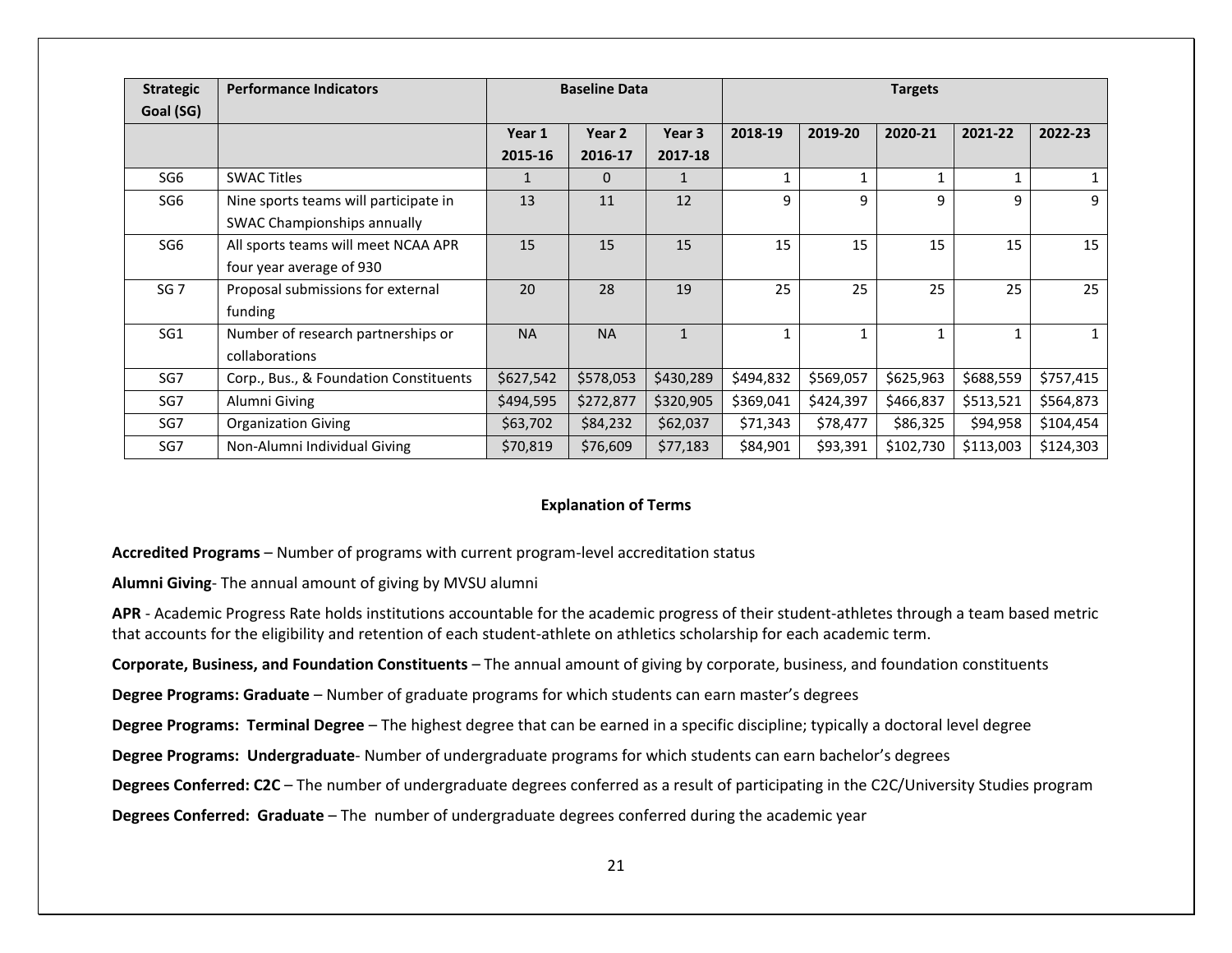**Degrees Conferred: Undergraduate** – The number of undergraduate degrees conferred during the academic year

**Elementary Education Graduates** – The number of undergraduate Elementary Education graduates

**Employees: Other Race**- Percentage of non-African American, non-African decent employees that includes White, Hispanic, Asian, American Indian, Native Hawaiian, Pacific Islander, and Alaskan racial groups.

**Enrollment : Dual Enrollment**- The unduplicated number of high school students enrolled at the University while simultaneously enrolled in high school

**Enrollment: Early College High School**- The unduplicated number of high school students, participating in a formal early college program, enrolled at the University while simultaneously enrolled in high school

**Enrollment: Graduate FTE-** Graduate FT is derived by taking the sum of all undergraduate credit hours and diving by 12

**Enrollment: Graduate**-Unduplicated headcount of unduplicated graduate students enrolled in at least one credit hour course during the fall semester

**Enrollment: Other Race**- Percentage of non-African American, non-African decent students that includes White, Hispanic, Asian, American Indian, Native Hawaiian, Pacific Islander, and Alaskan racial groups.

**Enrollment: Total FTE**- Fall semester Total FTE =Undergraduate FTE + Graduate FTE

**Enrollment: Total Headcount**- Actual unduplicated number of undergraduate and graduate students enrolled in at least one credit hour course during the fall semester

**Enrollment: Undergraduate FTE** – Undergraduate FTE is derived by taking the sum of all undergraduate credit hours and diving by 15

**Enrollment: Undergraduate**- Headcount of unduplicated undergraduate students enrolled in at least one credit hour course during the fall semester

**Faculty with Terminal Degrees** – The percentage of full-time faculty that have earned terminal degrees in their disciplines

**FTE:** Acronym for "Full-Time Equivalent"; Undergraduate FTE is derived by taking the sum of all undergraduate credit hours and diving by 15; Graduate FTE is derived by taking the sum of all undergraduate credit hours and diving by 12

**Graduation Rate:** The percentage of the cohort of first-time, full-time freshmen who graduate within six years of enrollment

**Information Literacy Sessions**- Library led instruction that train students how to recognize, locate, evaluate and use information effectively either through one-shot or 2-day instructional sessions.

**Non-Alumni Individual Giving** – The annual amount of non-alumni giving

**Off-campus sites**- The number of SACSCOC approved off-site locations where courses are taught

**On-Campus Clubs/Organizations** – The number of registered on-campus clubs and organizations for students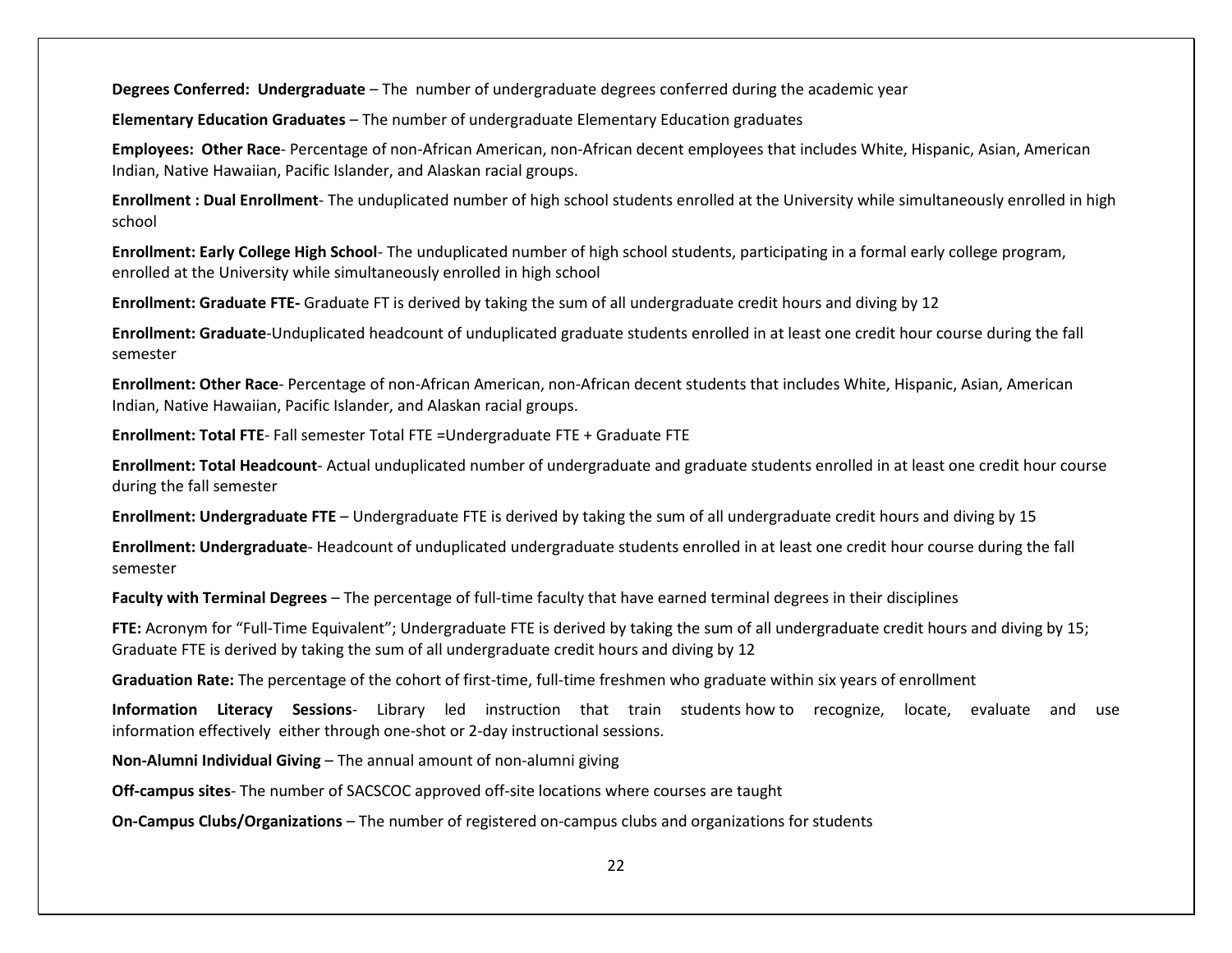**Online Databases** – The number of searchable library databases accessible online, both on-campus and off-campus, that are used for conducting research in discipline-specific degree programs

**Online Programs: Graduate**- The number of graduate programs taught 100% online

**Online Programs: Undergraduate**- The number of undergraduate programs taught 100% online

**Organization Giving**- The annual amount of organization giving

**Praxis II Passage Rates**- The percentage of teacher education majors who pass the Praxis II exam

**Retention Rate:** The percentage of the cohort of first-time, full-time freshmen who return to the University the subsequent fall semester

**Student Satisfaction** (0verall)- The mean rating of students' level of satisfaction with overall campus services

**SWAC Championships:** Teams that advance to participate in the conference tournament after the regular season has ended. The tournament champion will represent the SWAC in the NCAA Regionals and or NCAA National Championships.

**SWAC Titles:** Win or share the regular season champions (play before the conference tournament begins).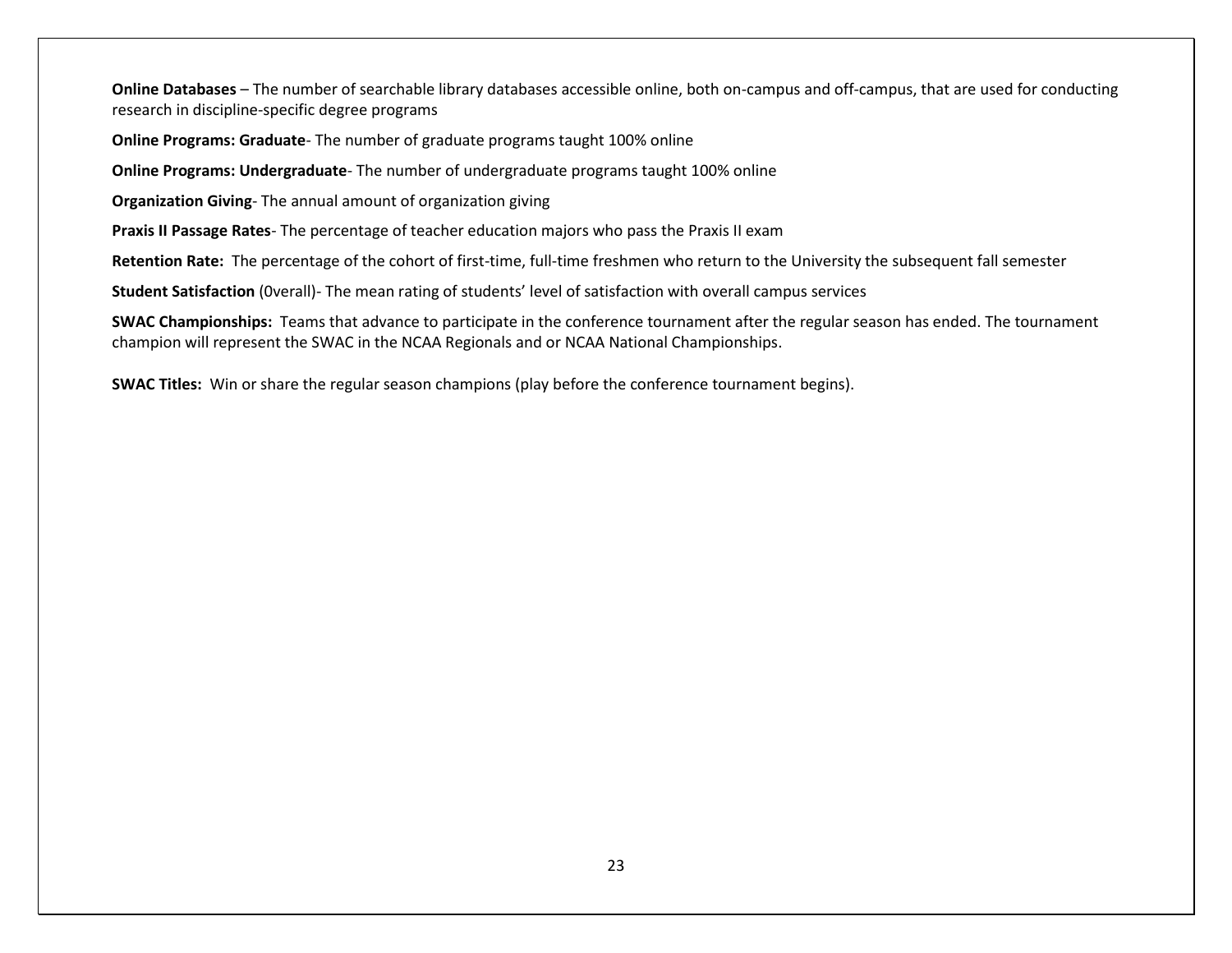## **RELATED KEY PERFORMANCE INDICATORS: OUTCOMES**

| <b>Strategic</b> | <b>Performance Indicators</b>         | <b>Baseline Data</b> |                | <b>Outcomes</b>   |         |         |         |         |         |
|------------------|---------------------------------------|----------------------|----------------|-------------------|---------|---------|---------|---------|---------|
| Goal (SG)        |                                       |                      |                |                   |         |         |         |         |         |
|                  |                                       | Year 1               | Year 2         | Year <sub>3</sub> | 2018-19 | 2019-20 | 2020-21 | 2021-22 | 2022-23 |
|                  |                                       | 2015-16              | 2016-17        | 2017-18           |         |         |         |         |         |
| SG1              | <b>Enrollment: Total Headcount</b>    | 2,309                | 2,455          | 2,385             |         |         |         |         |         |
| SG1              | Enrollment: Total FTE                 | 1,996.6              | 2,123.7        | 2,041.7           |         |         |         |         |         |
| SG1              | Enrollment: Undergraduate             | 1,948                | 2,011          | 1,977             |         |         |         |         |         |
| SG1              | Enrollment: Undergraduate FTE         | 1,764.9              | 1,872.7        | 1,794.6           |         |         |         |         |         |
| SG1              | Enrollment: Dual Enrollment           | 159                  | 199            | 247               |         |         |         |         |         |
| SG1              | Enrollment: Early College High School | $\Omega$             | $\Omega$       | $\Omega$          |         |         |         |         |         |
| SG1              | Enrollment: Graduate                  | 361                  | 444            | 408               |         |         |         |         |         |
| SG1              | Enrollment: Graduate FTE              | 231.7                | 251            | 247.1             |         |         |         |         |         |
| SG <sub>6</sub>  | <b>Enrollment: Other Race</b>         | 4%                   | 4%             | 4%                |         |         |         |         |         |
| SG <sub>6</sub>  | Employees: Other Race                 | 11%                  | 11%            | 12%               |         |         |         |         |         |
| SG1              | Degree Programs: Undergraduate        | 25                   | 25             | 25                |         |         |         |         |         |
| SG1              | Degree Programs: Graduate             | 11                   | 11             | 11                |         |         |         |         |         |
| SG1              | Degree Programs: Terminal Degree      | $\mathbf{0}$         | $\Omega$       | $\mathbf{0}$      |         |         |         |         |         |
| SG1              | <b>Accredited Programs</b>            | 17                   | 17             | 17                |         |         |         |         |         |
| SG1              | <b>Faculty with Terminal Degrees</b>  | 69.5%                | 69.8%          | 69.3%             |         |         |         |         |         |
| SG1              | Degrees Conferred: Undergraduate      | 305                  | 322            | 302               |         |         |         |         |         |
| SG1              | Degrees Conferred: C2C                | $\Omega$             | $\mathbf{0}$   | 19                |         |         |         |         |         |
| SG1              | Degrees Conferred: Graduate           | 108                  | 91             | 109               |         |         |         |         |         |
| SG1              | <b>Retention Rate</b>                 | 66%                  | 62%            | 61%               |         |         |         |         |         |
| SG1              | <b>Graduation Rate</b>                | 22%                  | 31%            | 32%               |         |         |         |         |         |
| SG1              | Online Programs: Undergraduate        | $\mathbf{0}$         | $\Omega$       | $\mathbf{0}$      |         |         |         |         |         |
| SG <sub>1</sub>  | <b>Online Programs: Graduate</b>      | $\mathbf{1}$         | $\mathbf{1}$   | $\mathbf{1}$      |         |         |         |         |         |
| SG1              | Off-campus sites                      | 3                    | $\overline{3}$ | 3                 |         |         |         |         |         |
| SG <sub>2</sub>  | Number of Online Databases            | 52                   | 52             | 52                |         |         |         |         |         |
| SG <sub>2</sub>  | <b>Student Satisfaction (Overall)</b> | 3.87/5.00            | 3.98/5.0       | 3.67/5.00         |         |         |         |         |         |
| SG <sub>3</sub>  | <b>Information Literacy Sessions</b>  | 15                   | 85             | 22                |         |         |         |         |         |
| SG4              | Praxis II Passage Rates               | 100%                 | 100%           | 100%              |         |         |         |         |         |